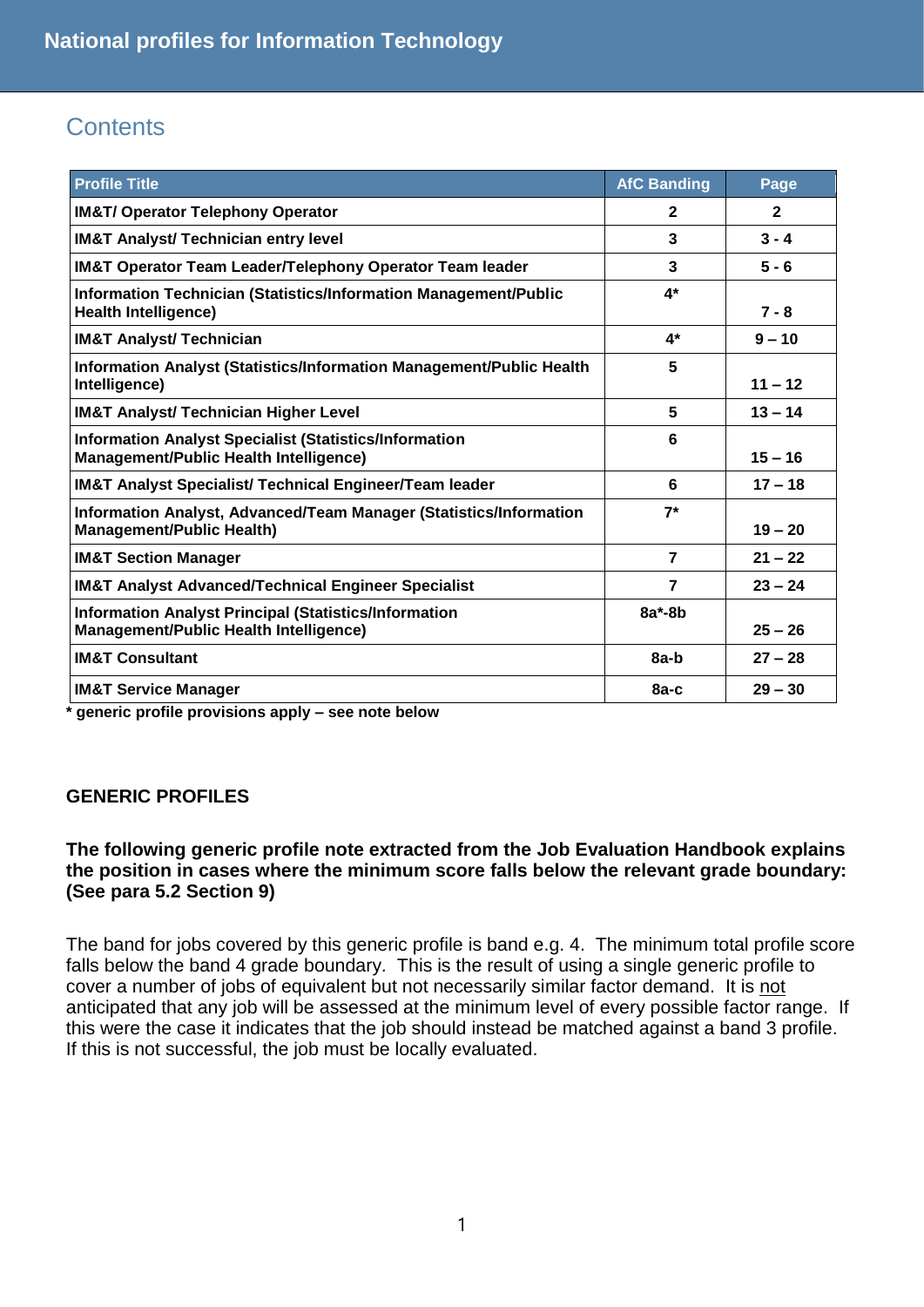| Profile label: |  |
|----------------|--|
|                |  |

### **IM&T Operator / Telephony Operator**

**Job Statement:** 1. Inputs and processes information in accordance with procedures

2. Responds to routine enquiries from patients / clients, staff, customers and suppliers and investigates queries as required

| <b>Factor</b>                                                         | <b>Relevant Job Information</b>                                                                                                                                                                                                                                                                                                                  | <b>JE</b><br><b>Level</b> |
|-----------------------------------------------------------------------|--------------------------------------------------------------------------------------------------------------------------------------------------------------------------------------------------------------------------------------------------------------------------------------------------------------------------------------------------|---------------------------|
| 1. Communication &<br><b>Relationship Skills</b>                      | Provide and receive routine information requiring tact or persuasive skills; provide and<br>receive complex or sensitive information<br>Provides and receives information where the audience may not easily understand because of<br>communication difficulties; communicates IM&T matters which may be seen as complicated by<br>non IM&T staff | 3ab                       |
| 2. Knowledge,<br>Training &<br><b>Experience</b>                      | Range of routine work procedures requiring job training<br>Knowledge of IM&T procedures or knowledge of telephone equipment or computer and software<br>tools e.g. ECDL                                                                                                                                                                          | $\overline{c}$            |
| 3. Analytical &<br><b>Judgemental Skills</b>                          | Judgements involving facts or situations, some requiring analysis<br>Ability to assess, resolve and forward enquiries, distribute results.                                                                                                                                                                                                       | $\overline{\mathbf{c}}$   |
| 4. Planning &<br><b>Organisational Skills</b>                         | Organise own day to day work tasks or activities<br>Plans own work                                                                                                                                                                                                                                                                               | 1                         |
| 5. Physical Skills                                                    | Physical skills obtained through practice / Developed physical skills: advanced keyboard<br>use<br>Standard / advanced keyboard and telephone skills                                                                                                                                                                                             | $2-3a$                    |
| 6. Responsibility for<br><b>Patient/Client Care</b>                   | Assist patients / clients during Incidental contacts /provide non-clinical advice,<br>information to patients / clients / relatives<br>Contact with patients is incidental/advises patients and clients e.g. switchboard calls                                                                                                                   | $1 - 2$                   |
| 7. Responsibility for<br><b>Policy/Service</b><br><b>Development</b>  | Follow policies in own role, may be required to comment<br>Follows guidelines and may be required to comment.                                                                                                                                                                                                                                    | 1                         |
| 8. Responsibility for<br><b>Financial &amp; Physical</b><br>Resources | Personal duty of care in relation to equipment, resources / Safe use of equipment other<br>than equipment used personally; safe use of highly complex equipment.<br>Safe use of own equipment / Mobile phones, pagers, computers; training equipment, projectors,<br>switchboards (PABXs), security systems                                      | $1-2be$                   |
| 9. Responsibility for<br><b>Human Resources</b>                       | Demonstrate own activities to new or less experienced employees.<br>Demonstrates activities, work routines to others in own work area                                                                                                                                                                                                            | 1                         |
| 10. Responsibility for<br><b>Information</b><br><b>Resources</b>      | Data entry, text processing, storage of data<br>Storage of data using paper or computer based data entry systems e.g. updating directories                                                                                                                                                                                                       | $\overline{2}$            |
| 11. Responsibility for<br>Research &<br><b>Development</b>            | Undertake surveys or audits, as necessary to own work<br>Works on audits as required as part of own work                                                                                                                                                                                                                                         | 1                         |
| 12. Freedom to Act                                                    | Standard operating procedures, someone available for reference<br>Required to act independently within appropriate guidelines, with advice available when required                                                                                                                                                                               | $\boldsymbol{2}$          |
| 13. Physical Effort                                                   | Frequent sitting or standing in a restricted position<br>Inputting at a keyboard, telephone equipment for most of the day                                                                                                                                                                                                                        | 2a                        |
| <b>14. Mental Effort</b>                                              | Frequent concentration; work pattern predictable / Occasional prolonged concentration<br>Concentration required when checking information and when answering queries from staff,<br>customers, public, patients.                                                                                                                                 | $2a-3b$                   |
| <b>15. Emotional Effort</b>                                           | Exposure to distressing or emotional circumstances is rare / Frequent indirect distressing<br>or emotional circumstances<br>Rare exposure to emotional circumstances within the work place / Calls to the switchboard from<br>distressed or emotional public, patients                                                                           | $1-2b$                    |
| 16. Working<br><b>Conditions</b>                                      | Use VDU equipment more or less continuously<br>Uses keyboard, VDU or telephone equipment for substantial proportion of each day. e.g. wearing<br>of telephone headset, sitting at a computer VDU screen for substantial proportion of day                                                                                                        | 2e                        |
| JE Score/Band                                                         | <b>JE Score 164 - 199</b>                                                                                                                                                                                                                                                                                                                        | <b>Band 2</b>             |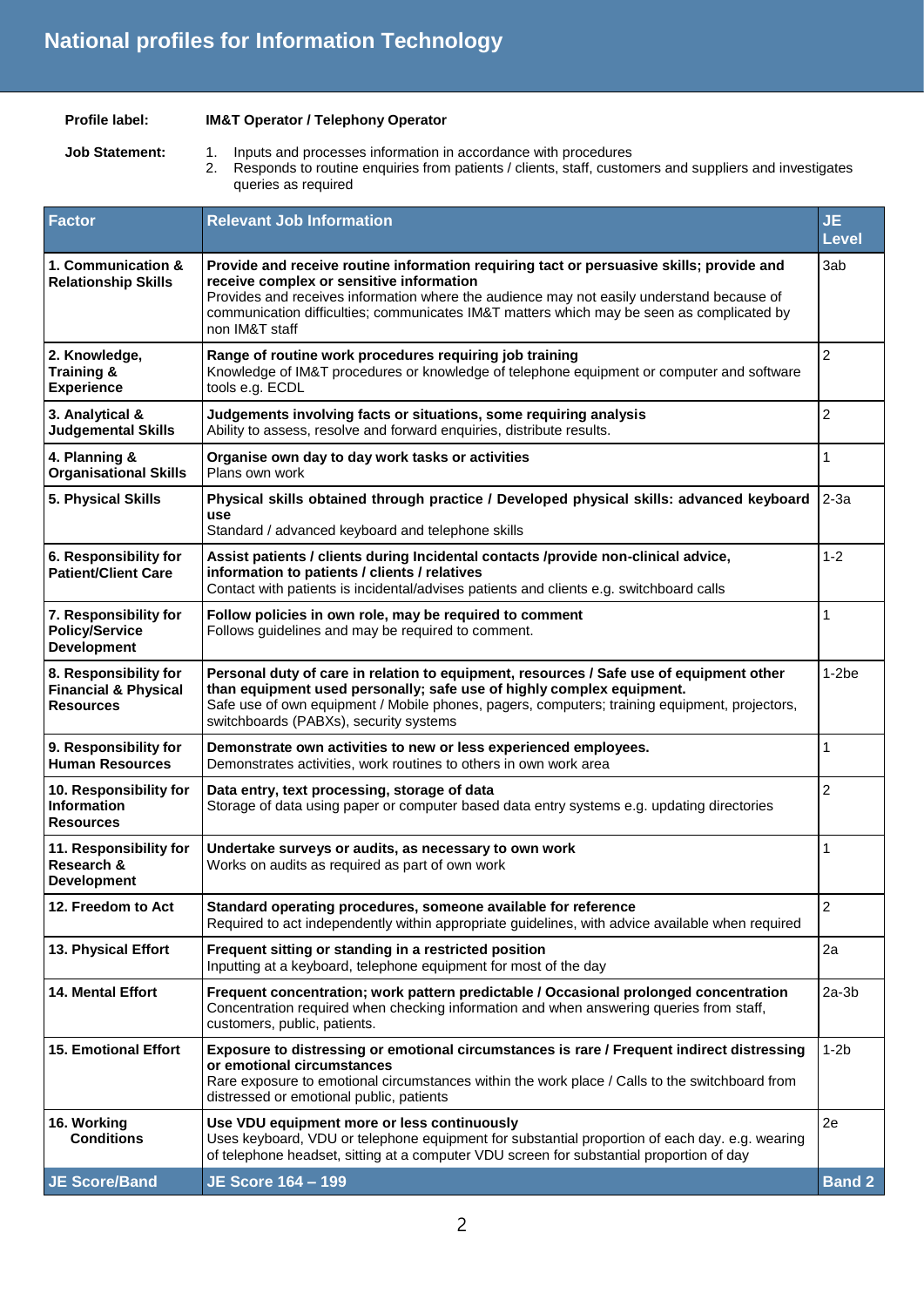#### **Profile label: IM&T Analyst / Technician entry level**

- 
- 
- **Job Statement:** 1. Ensures IM&T information is processed in accordance with policies and procedures
	- 2. Investigates routine enquiries and queries from staff and provides assistance and advice as required<br>3. May assist in the development of software (web pages (information reports or install (maintain May assist in the development of software / web pages / information reports or install / maintain hardware and software or assist in the analysis / interpretation of datasets or provide training
- **Factor Relevant Job Information JE Level 1. Communication & Relationship Skills Provide & receive complex or sensitive information** Communicates IM&T matters which may be seen as complicated by non IM&T staff 3b **2. Knowledge, Training & Experience Range of work procedures and practices; base level of theoretical knowledge.**  Knowledge of one or more computer system(s), hardware or software and procedures, European Computer Driving Licence (ECDL) or equivalent knowledge 3 **3. Analytical & Judgemental Skills Judgements involving facts or situations, some requiring analysis** Ability to assess, resolve and refer enquiries, may resolve staffing issues. 2 **4. Planning & Organisational Skills Plan and organise straightforward activities, some ongoing**  Planning tasks and activities which may require adjustment due to variable workload / interruptions 2 **5. Physical Skills Developed physical skills; advanced keyboard use; highly developed physical skills, accuracy important; manipulation of fine tools, materials**  Inputting and manipulating data, information into computer databases, system; uses fine tools when working on IM&T systems 3ab **6. Responsibility for Patient/Client Care Assist patients / clients during incidental contact**  Contact with patients is incidental 1 **7. Responsibility for Policy/Service Development Follow policies in own role, may be required to comment** Follows guidelines and may be required to comment. 1 **8. Responsibility for Financial & Physical Resources Safe use of equipment other than equipment used personally; safe use of expensive equipment / Installation and/or repair and maintenance of physical assets**  Responsible for the proper and safe use of IT equipment by users; responsible for expensive IT equipment and software / Installation, repair and maintenance of IM&T equipment 2be-3e **9. Responsibility for Human Resources Demonstrates own activities to new or less experienced employees / Provide training in own discipline**  Demonstrates activities, work routines to others in own work area / provides IM&T training to users 1-2c **10. Responsibility for Information Resources Regular requirement to develop or create reports, documents, drawings** Create reports, develop web sites, maintain computer systems, user IT accounts, computer hardware e.g. desktops, cabling, servers, printers. 3b **11. Responsibility for Research & Development Undertake surveys or audits, as necessary to own work** Works on audits as required as part of own work 1 **12. Freedom to Act Standard operating procedures, someone available for reference**  Required to act independently but supervisor available for reference 2 **13. Physical Effort Frequent sitting or standing in a restricted position; occasional moderate effort for several short periods** / **Frequent moderate effort for several short periods**  VDU use; occasional requirement to carry, move equipment without aids e.g. fixing printers, computers / Frequent requirement to carry / move equipment without aids e.g. fixing printers, computers. 2ad-3c **14. Mental Effort Frequent concentration; work pattern predictable**  Concentration required when checking information and when answering queries from staff, customers 2a **15. Emotional Effort Exposure to distressing or emotional circumstances is rare** Rare exposure to emotional circumstances within the work place 1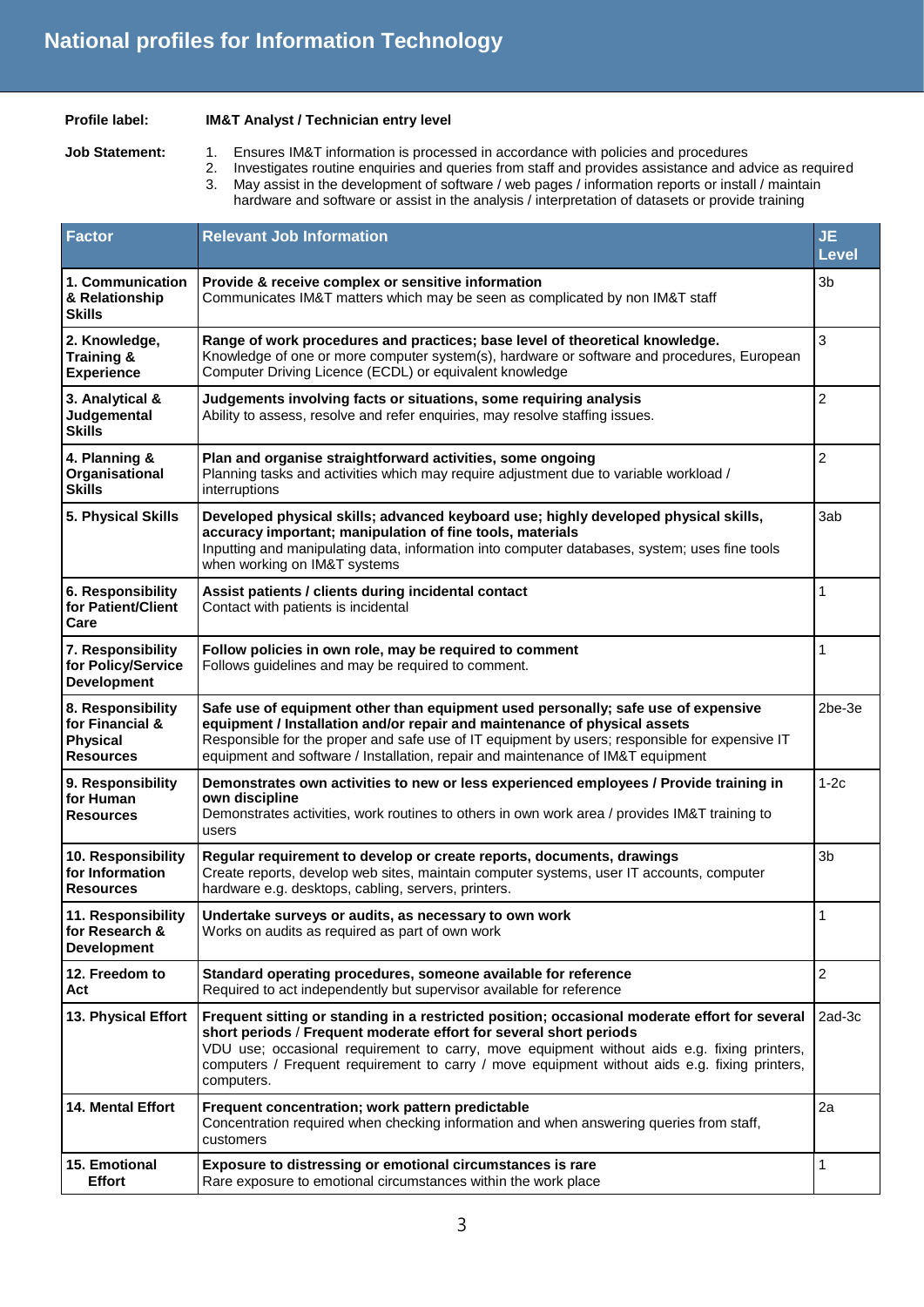| 16. Working<br><b>Conditions</b> | Occasional unpleasant conditions; Use VDU equipment more or less continuously /<br>frequent unpleasant conditions<br>Exposure to dust, dirt, smell or noise; uses VDU most of the day / Several times a shift will have<br>direct exposure to dust, dirt, smell or noise. | $2ae-3a$      |
|----------------------------------|---------------------------------------------------------------------------------------------------------------------------------------------------------------------------------------------------------------------------------------------------------------------------|---------------|
| JE Score/Band                    | $JE$ Score 223 – 249                                                                                                                                                                                                                                                      | <b>Band 3</b> |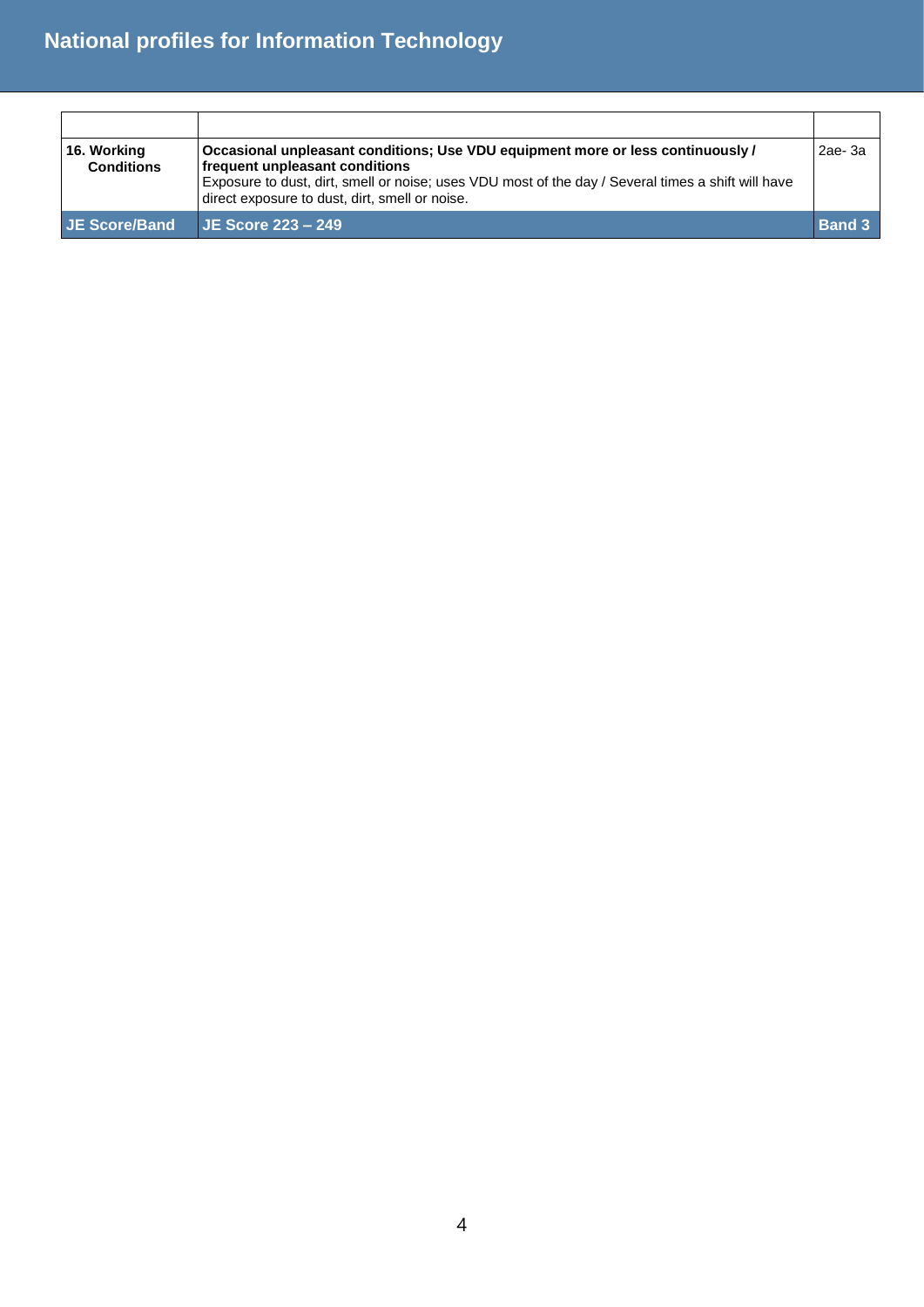### **Profile label: IM&T Operator Team Leader/ Telephony Operator Team Leader**

- 
- **Job Statement:** 1. Responds to IT/ switchboard enquiries and queries from suppliers and staff/customers and provides assistance and advice as required
	- 2. Leads team of staff (switchboard/service desk)

| <b>Factor</b>                                                               | <b>Relevant Job Information</b>                                                                                                                                                                                                                                                                                                                   | <b>JE</b><br><b>Level</b> |
|-----------------------------------------------------------------------------|---------------------------------------------------------------------------------------------------------------------------------------------------------------------------------------------------------------------------------------------------------------------------------------------------------------------------------------------------|---------------------------|
| 1. Communication<br>& Relationship<br><b>Skills</b>                         | Provide and receive routine information requiring tact and persuasive skills; provide and<br>receive complex or sensitive information<br>Provides and receives information where the audience may not easily understand because of<br>communication difficulties; communicates IM&T matters which may be seen as complicated by<br>non IM&T staff | 3ab                       |
| 2. Knowledge,<br><b>Training &amp;</b><br><b>Experience</b>                 | Range of work procedures and practice; base level of theoretical knowledge<br>Knowledge of one or more computer system(s), hardware or software, or telephony systems and<br>procedures, European Computer Driving Licence (ECDL) or equivalent knowledge                                                                                         | 3                         |
| 3. Analytical &<br>Judgemental<br><b>Skills</b>                             | Judgements involving facts or situations, some requiring analysis<br>Ability to assess, resolve and refer enquiries, may resolve staffing issues.                                                                                                                                                                                                 | 2                         |
| 4. Planning &<br>Organisational<br><b>Skills</b>                            | Plan and organise straightforward activities, some ongoing<br>Plan staff rotas.                                                                                                                                                                                                                                                                   | $\overline{c}$            |
| 5. Physical Skills                                                          | Physical skills obtained through practice<br>Standard keyboard and telephone skills                                                                                                                                                                                                                                                               | $\overline{2}$            |
| 6. Responsibility<br>for Patient/Client<br>Care                             | Follow policies in own role, may be required to comment /<br>Contact with patients is incidental/advises patients and clients e.g. switchboard calls                                                                                                                                                                                              | $1 - 2$                   |
| 7. Responsibility<br>for Policy/Service<br><b>Development</b>               | Implement policies and propose changes to practices, procedures for own area<br>Implements and proposes changes to working practices and procedures in own area                                                                                                                                                                                   | $\overline{c}$            |
| 8. Responsibility<br>for Financial &<br><b>Physical</b><br><b>Resources</b> | Safe use of equipment other than equipment used personally; safe use of expensive<br>equipment.<br>Mobile phones, pagers, computers; training equipment, projectors, IM&T infrastructure,<br>switchboards (PABXs), security systems;                                                                                                              | 2be                       |
| 9. Responsibility<br>for Human<br><b>Resources</b>                          | Day to day co-ordination of staff; provide practical training<br>Allocates work to more junior staff in the section; provides training for staff from own or other<br>disciplines on own subject area.                                                                                                                                            | 2ac                       |
| 10. Responsibility<br>for Information<br><b>Resources</b>                   | Data entry, text processing, storage of data; Occasional requirement to develop or create<br>reports, documents, drawings<br>Storage of data using paper or computer based data entry systems e.g. Call logging, incident<br>logging; create reports. eg. Call statistics.                                                                        | 2ab                       |
| 11. Responsibility<br>for Research &<br><b>Development</b>                  | Undertake surveys or audits, as necessary to own work<br>Works on audits as required as part of own work                                                                                                                                                                                                                                          | 1                         |
| 12. Freedom to<br>Act                                                       | Clearly defined occupational policies, work is managed, rather than supervised<br>Required to act independently, leads a team of staff                                                                                                                                                                                                            | 3                         |
| 13. Physical Effort                                                         | Frequent sitting or standing in a restricted position<br>Switchboard work, service desk work                                                                                                                                                                                                                                                      | 2a                        |
| 14. Mental Effort                                                           | Frequent concentration, work pattern predictable/unpredictable; Occasional prolonged<br>concentration<br>Concentration required when checking information and when answering queries from staff,<br>customers may be required to deal with unplanned situations e.g. Pagers                                                                       | 2a-3ab                    |
| 15. Emotional<br><b>Effort</b>                                              | Exposure to distressing or emotional circumstances is rare / Frequent indirect distressing<br>or emotional circumstances<br>Rare exposure to emotional circumstances within the work place / Calls to the switchboard from<br>distressed or emotional public, patients                                                                            | $1-2b$                    |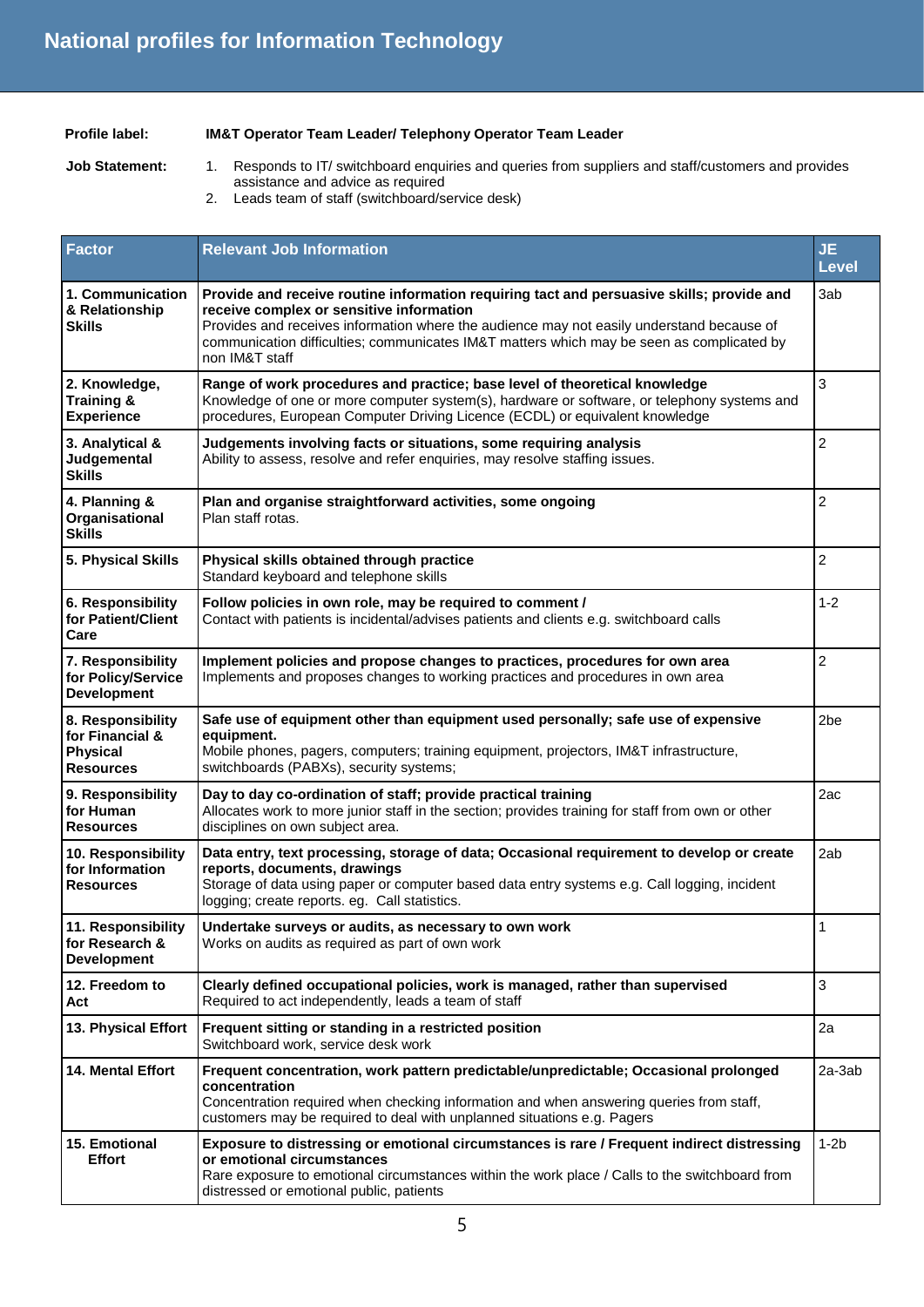| 16. Working<br><b>Conditions</b> | Use VDU equipment more or less continuously<br>Uses keyboard, VDU or telephone equipment for substantial proportion of each day. | 2e            |
|----------------------------------|----------------------------------------------------------------------------------------------------------------------------------|---------------|
| JE Score/Band                    | $\blacktriangleright$ JE Score 227 – 243                                                                                         | <b>Band 3</b> |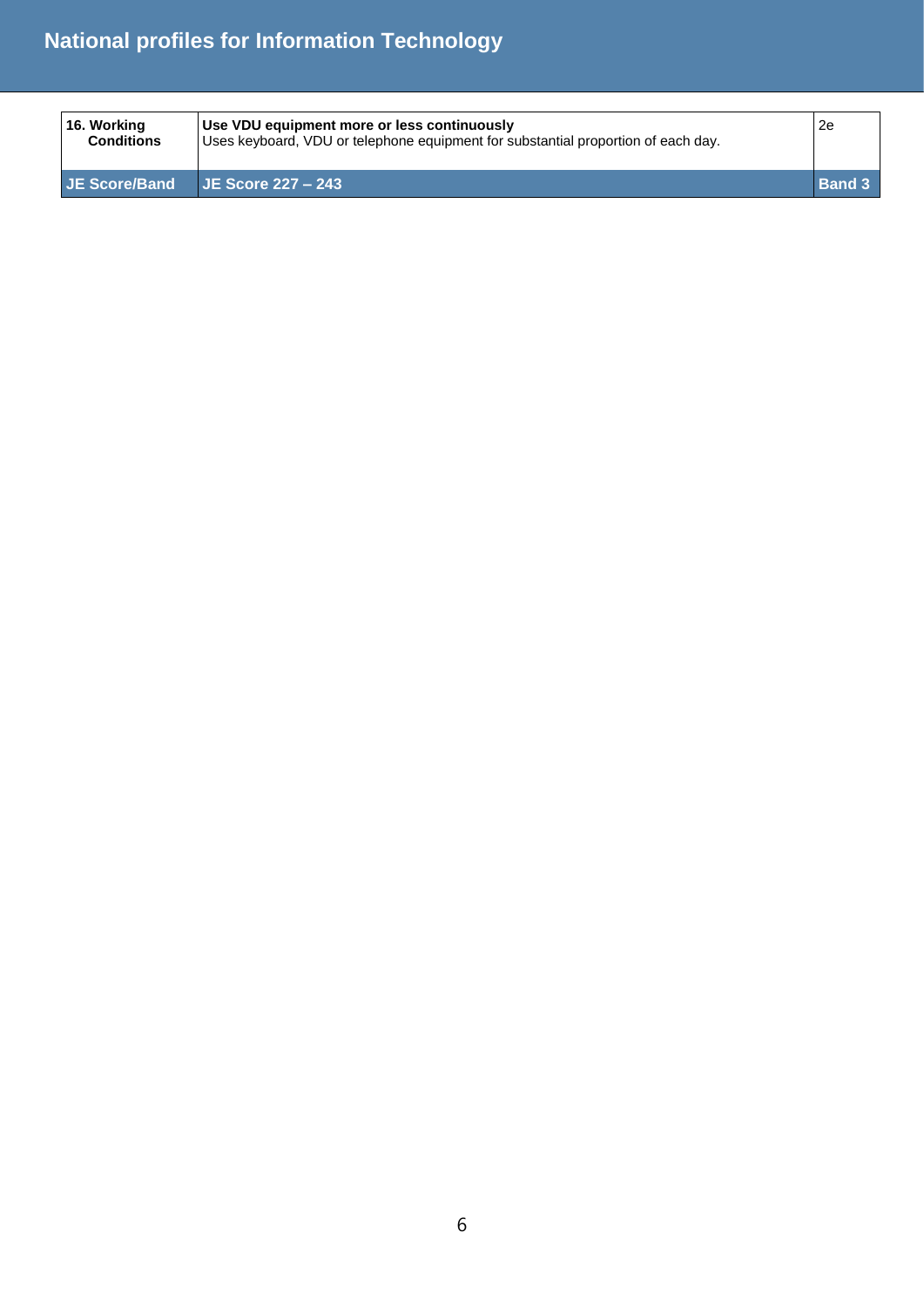### **Profile label: Information Technician (Statistics/Information Management/Public Health Intelligence)**

- 
- **Job Statement:** 1. Maintains quality and content of data held within information systems
	- 2. Supports analytical work of business area<br>3. Inputs and processes information in accord
	- 3. Inputs and processes information in accordance with procedures<br>4. Responds to enguiries from customers and data providers
		- Responds to enquiries from customers and data providers

| <b>Factor</b>                                                               | <b>Relevant Job Information</b>                                                                                                                                                                                                                                                                                                                                             | <b>JE</b><br><b>Level</b> |
|-----------------------------------------------------------------------------|-----------------------------------------------------------------------------------------------------------------------------------------------------------------------------------------------------------------------------------------------------------------------------------------------------------------------------------------------------------------------------|---------------------------|
| 1. Communication<br>& Relationship<br><b>Skills</b>                         | Provide and receive complex information<br>Provides and receives information which may be complicated e.g. discussing data queries with<br>data suppliers or customers                                                                                                                                                                                                      | 3 <sub>b</sub>            |
| 2. Knowledge,<br>Training &                                                 | Range of work procedures and practices, majority non-routine; intermediate level<br>theoretical knowledge                                                                                                                                                                                                                                                                   | 4                         |
| <b>Experience</b>                                                           | Knowledge of data analysis and associated software/computer systems acquired through<br>diploma or equivalent experience/qualification.                                                                                                                                                                                                                                     |                           |
| 3. Analytical &<br>Judgemental<br><b>Skills</b>                             | Range of facts or situations requiring analysis<br>Dealing with queries relating to data or information, assessing whether standard analyses are<br>robust e.g. undertaking a data cleansing role or comparing data from different sources to ensure<br>quality, consistency and accuracy.                                                                                  | 3                         |
| 4. Planning &<br>Organisational<br><b>Skills</b>                            | Plan and organise straightforward activities, some ongoing<br>Plans activities requiring adjustment due to fluctuating workload, prioritising unpredictable and<br>conflicting demands e.g. dealing with data queries arising from information requests, such as<br>urgent parliamentary questions, NHS board level requests                                                | $\overline{c}$            |
| 5. Physical Skills                                                          | Physical skills obtained through practice/Developed physical skills<br>Standard keyboard skills/inputting and manipulating data, information into computer databases                                                                                                                                                                                                        | $2-3(a)$                  |
| 6. Responsibility<br>for Patient/Client<br>Care                             | Assists patients/clients during incidental contact<br>Contact with patients is incidental                                                                                                                                                                                                                                                                                   | $\mathbf{1}$              |
| 7. Responsibility<br>for Policy/Service<br><b>Development</b>               | Implements policies, proposes changes to practices, procedures for own area<br>Implements departmental policies within own work area, proposes changes to working practices<br>as a result of new guidelines or legislation e.g. ensures Data Protection legislation is adhered to                                                                                          | $\overline{2}$            |
| 8. Responsibility<br>for Financial &<br><b>Physical</b><br><b>Resources</b> | Personal duty of care in relation to equipment, resources / maintain stock control<br>Safe use of own equipment / orders and maintains stationary stocks                                                                                                                                                                                                                    | $1-2c$                    |
| 9. Responsibility<br>for Human<br><b>Resources</b>                          | Demonstrate own activities to new or less experienced employees/ day to day supervision<br>Demonstrates activities and work routines to others in own work area/ supervises work of others                                                                                                                                                                                  | $1-2a$                    |
| 10. Responsibility<br>for Information<br><b>Resources</b>                   | Regular requirement to develop or create reports, documents; responsible for maintaining<br>one or more information systems, significant job responsibility<br>Creates reports, e.g. using spreadsheets to summarise data; maintains information systems used<br>for data collection and analysis e.g. ensuring systems are adapted to reflect changes in data<br>collected | 3 <sub>bc</sub>           |
| 11. Responsibility<br>for Research &<br><b>Development</b>                  | Undertakes surveys or audits, as necessary to own work<br>Works on surveys and audits as part of own work.                                                                                                                                                                                                                                                                  | $\mathbf{1}$              |
| 12. Freedom to<br>Act                                                       | Standard operating procedures, someone available for reference/ clearly defined<br>occupational policies, work is managed, rather than supervised.<br>Works within organisational and professional policies and procedures; seeks advice as<br>necessary/ operates on own initiative, taking advice from manager if required                                                | $2 - 3$                   |
| 13. Physical Effort                                                         | Frequent sitting or standing in a restricted position<br>Uses computer more or less continuously.                                                                                                                                                                                                                                                                           | 2a                        |
| <b>14. Mental Effort</b>                                                    | Frequent prolonged concentration<br>Requirement for ongoing concentration to maintain data collection systems, process data or write<br>reports, all of which require attention to detail and accuracy.                                                                                                                                                                     | 4a                        |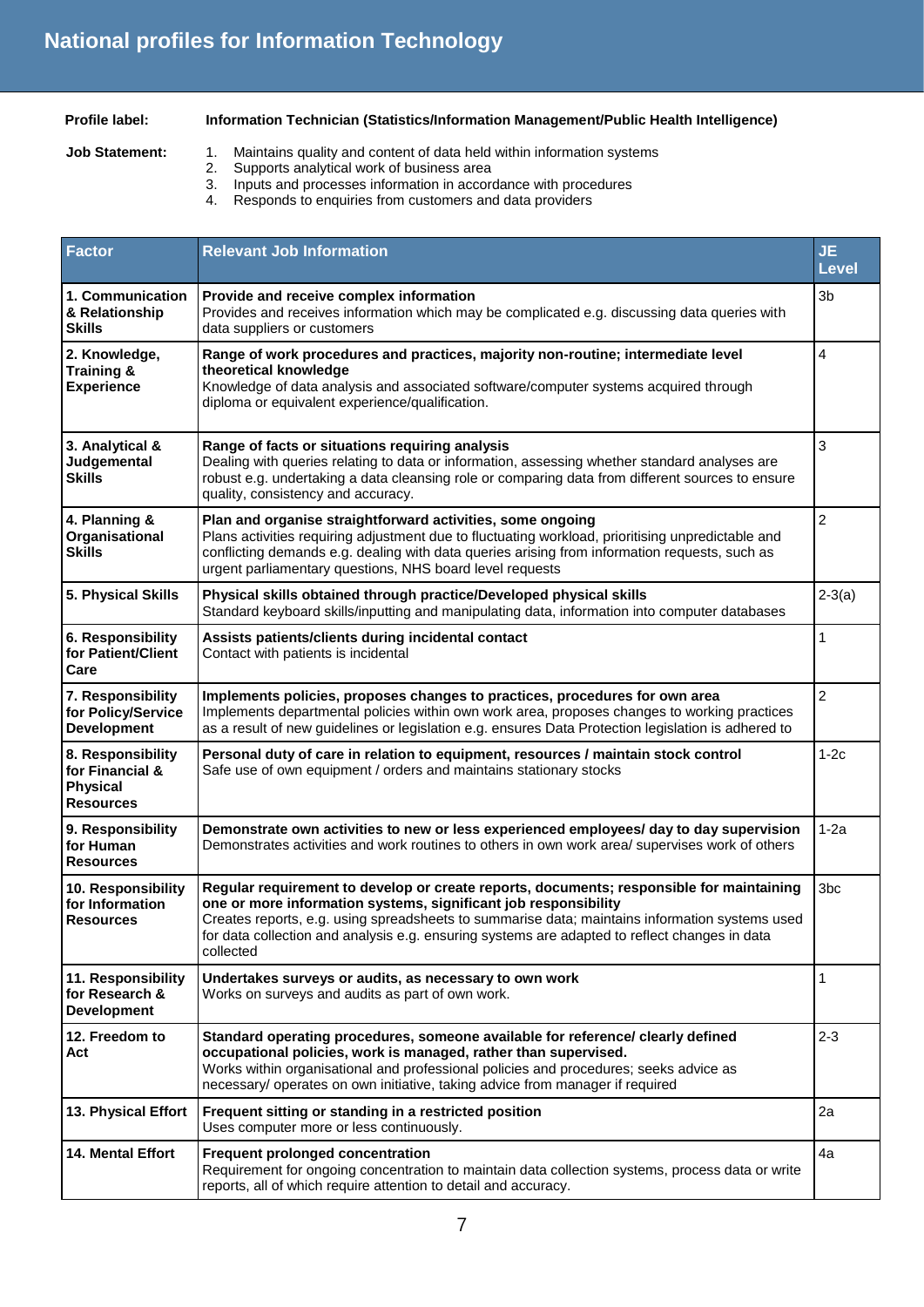| 15. Emotional<br><b>Effort</b>   | <b>Exposure to distressing or emotional circumstances is rare Little exposure to</b><br>distressing circumstances | 1a                   |
|----------------------------------|-------------------------------------------------------------------------------------------------------------------|----------------------|
| 16. Working<br><b>Conditions</b> | Use VDU equipment more or less continuously<br>Uses computer most of the day                                      | 2e                   |
| JE Score/Band                    | $JE$ Score 262* - 297                                                                                             | <b>Band</b><br>$4^*$ |

**\*Generic job grade boundary provisions apply – see cover page note**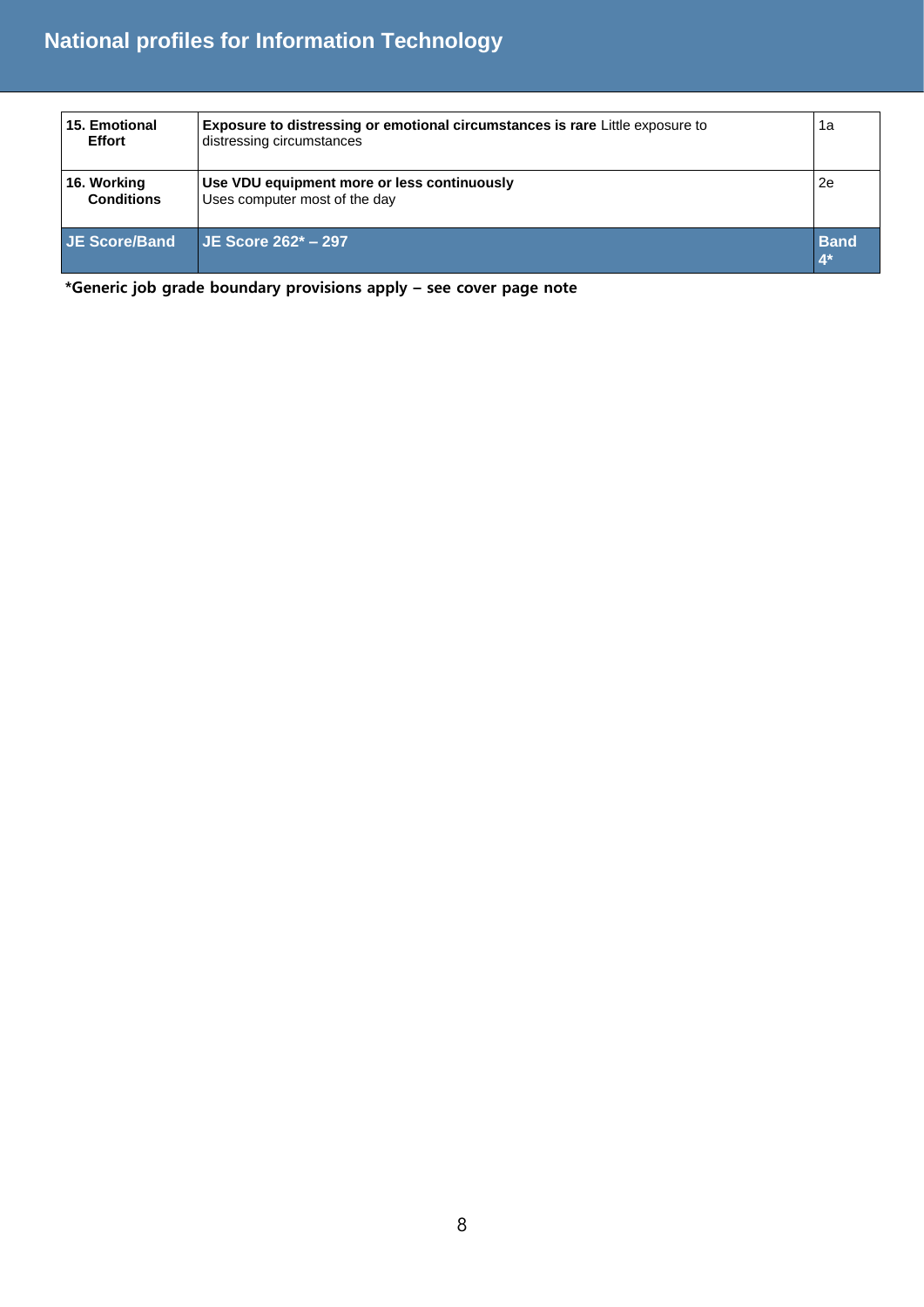#### **Profile label: IM&T Analyst / Technician**

- Job Statement: 1. Ensures IM&T information is processed in accordance with policies and procedures
	- 2. Investigates enquiries and queries from staff/customers and provides assistance and advice as required
	- 3. May develop or adapt software / web pages / information reports or install / maintain a range of hardware and software or assist in the analysis / interpretation of datasets or provide training

| <b>Factor</b>                                                               | <b>Relevant Job Information</b>                                                                                                                                                                                                                                                                                                                                                                                                                                                                                                                                                                                                                                | <b>JE</b><br><b>Level</b> |
|-----------------------------------------------------------------------------|----------------------------------------------------------------------------------------------------------------------------------------------------------------------------------------------------------------------------------------------------------------------------------------------------------------------------------------------------------------------------------------------------------------------------------------------------------------------------------------------------------------------------------------------------------------------------------------------------------------------------------------------------------------|---------------------------|
| 1. Communication<br>& Relationship<br><b>Skills</b>                         | Provide and receive complex or sensitive information; provide advice, instruction or<br>training to groups.<br>Provides and receives information on IM&T matters which may be complicated; provides training<br>in own area of expertise.                                                                                                                                                                                                                                                                                                                                                                                                                      | 3bc                       |
| 2. Knowledge,<br><b>Training &amp;</b><br><b>Experience</b>                 | Range of work procedures and practices, majority non-routine; intermediate level<br>theoretical knowledge<br>Knowledge of one or more computer system(s), hardware or software, or telephony systems<br>acquired through diploma or equivalent experience / qualification, advanced European Computer<br>Driving Licence (ECDL) or equivalent knowledge.                                                                                                                                                                                                                                                                                                       | $\overline{4}$            |
| 3. Analytical &<br>Judgemental<br><b>Skills</b>                             | Range of facts or situations requiring analysis<br>Analyses situations / information to identify and resolve a range of problems e.g. computer<br>system errors, User's computer problems, application problems, network issues, data errors on<br>data repositories, reports.                                                                                                                                                                                                                                                                                                                                                                                 | 3                         |
| 4. Planning &<br>Organisational<br><b>Skills</b>                            | Plan and organise straightforward activities, some ongoing<br>Planning tasks and activities which may require adjustment due to variable workload /<br>interruptions                                                                                                                                                                                                                                                                                                                                                                                                                                                                                           | $\overline{c}$            |
| 5. Physical Skills                                                          | Developed physical skills; advanced keyboard use; highly developed physical skills,<br>accuracy important; manipulation of fine tools, materials.<br>Inputting and manipulating data, information into computer databases, system; uses fine tools<br>when working on IM&T systems                                                                                                                                                                                                                                                                                                                                                                             | 3ab                       |
| 6. Responsibility<br>for Patient/Client<br>Care                             | Incidental contact with patients.<br>Contact with patients is incidental                                                                                                                                                                                                                                                                                                                                                                                                                                                                                                                                                                                       | $\mathbf{1}$              |
| 7. Responsibility<br>for Policy/Service<br><b>Development</b>               | Follow policies in own role, may be required to comment / Implement policies and propose<br>changes to practices, procedures for own area<br>Follows departmental guidelines and may be required to comment. / Implements IM&T policies,<br>proposes changes to working practices and procedures to comply with new legislation                                                                                                                                                                                                                                                                                                                                | $1 - 2$                   |
| 8. Responsibility<br>for Financial &<br><b>Physical</b><br><b>Resources</b> | Safe use of equipment other than equipment used personally; safe use of expensive<br>equipment / Installation and/or repair and maintenance of physical assets<br>Responsible for the proper and safe use of IT equipment by users; responsible for expensive IT<br>equipment and software / Installation, repair and maintenance of IM&T equipment                                                                                                                                                                                                                                                                                                            | $2be-3e$                  |
| 9. Responsibility<br>for Human<br><b>Resources</b>                          | Day to day co-ordination of staff; provide practical training<br>Allocates work to more junior staff in the section; Provides training for staff from own or other<br>disciplines on own subject area.                                                                                                                                                                                                                                                                                                                                                                                                                                                         | 2ac                       |
| 10. Responsibility<br>for Information<br><b>Resources</b>                   | Regular requirement to develop or create reports, documents, drawings; Responsible for<br>maintaining one or more information systems, significant job responsibility / Adapt,<br>design information systems to meet specifications of others<br>Interprets data, creates reports; designs, develops or programs and maintains computer systems;<br>maintains user IT accounts and system rights; maintains computer hardware. e.g. desktops,<br>cabling, servers, printers; development of IM&T training package / Modification or creation of<br>aspects of information systems or hardware. e.g. Changing modules within a reporting system,<br>IT systems. | $3bc-4a$                  |
| 11. Responsibility<br>for Research &<br><b>Development</b>                  | Occasionally participate in equipment testing / Regularly undertake equipment testing,<br>adaptation<br>Testing of IM&T systems proposed for use within the organisation, including applications &<br>hardware                                                                                                                                                                                                                                                                                                                                                                                                                                                 | $1-2c$                    |
| 12. Freedom to                                                              | Standard operating procedures, someone available for reference                                                                                                                                                                                                                                                                                                                                                                                                                                                                                                                                                                                                 | $\overline{\mathbf{c}}$   |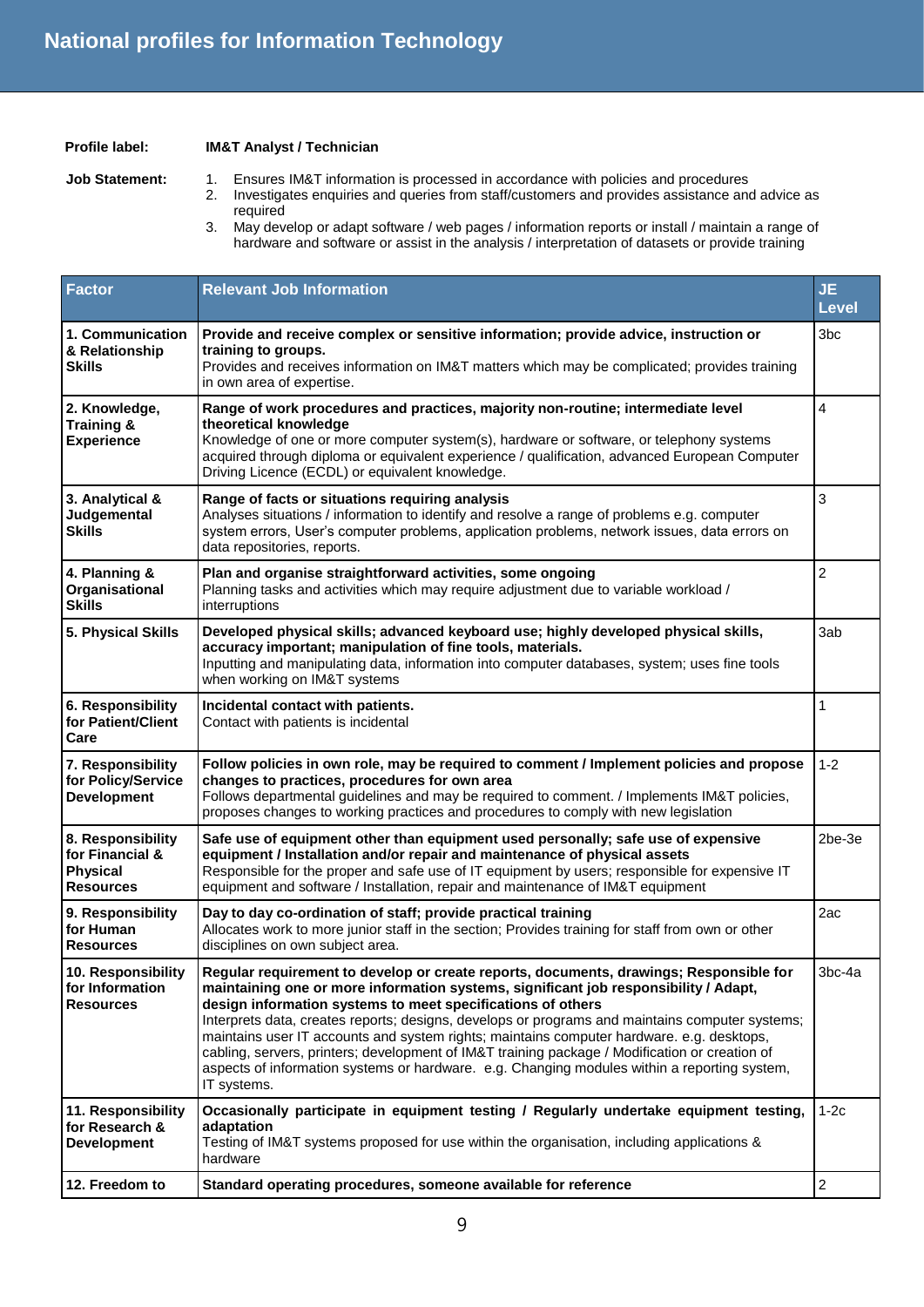| Act                              | Works on own initiative supervisor available for reference.                                                                                                                                                                                                                                                                                                                                                |             |
|----------------------------------|------------------------------------------------------------------------------------------------------------------------------------------------------------------------------------------------------------------------------------------------------------------------------------------------------------------------------------------------------------------------------------------------------------|-------------|
| 13. Physical Effort              | Frequent sitting or standing in a restricted position; occasional moderate effort for several<br>short periods / Frequent moderate effort for several short periods<br>VDU use; occasional requirement to carry, move equipment without aids e.g. fixing printers,<br>computers / Frequent requirement to carry / move equipment without aids e.g. fixing printers,<br>computers, presentational equipment | 2ad-3c      |
| <b>14. Mental Effort</b>         | Frequent concentration; work pattern predictable<br>Concentration required when checking information and when answering queries from staff,<br>customers                                                                                                                                                                                                                                                   | 2a          |
| 15. Emotional<br><b>Effort</b>   | Exposure to distressing or emotional circumstances is rare<br>Rare exposure to emotional circumstances within the work place                                                                                                                                                                                                                                                                               |             |
| 16. Working<br><b>Conditions</b> | Occasional unpleasant conditions; Use VDU equipment more or less continuously /<br><b>Frequent unpleasant conditions</b><br>Exposure to dust, dirt, smell or noise; uses VDU most of the day / Several times a shift will have<br>direct exposure to dust, dirt, smell or noise.                                                                                                                           | 2ae-3a      |
| <b>JE Score/Band</b>             | JE Score 270* - 311                                                                                                                                                                                                                                                                                                                                                                                        | <b>Band</b> |

**\*Generic job grade boundary provisions apply – see cover page note**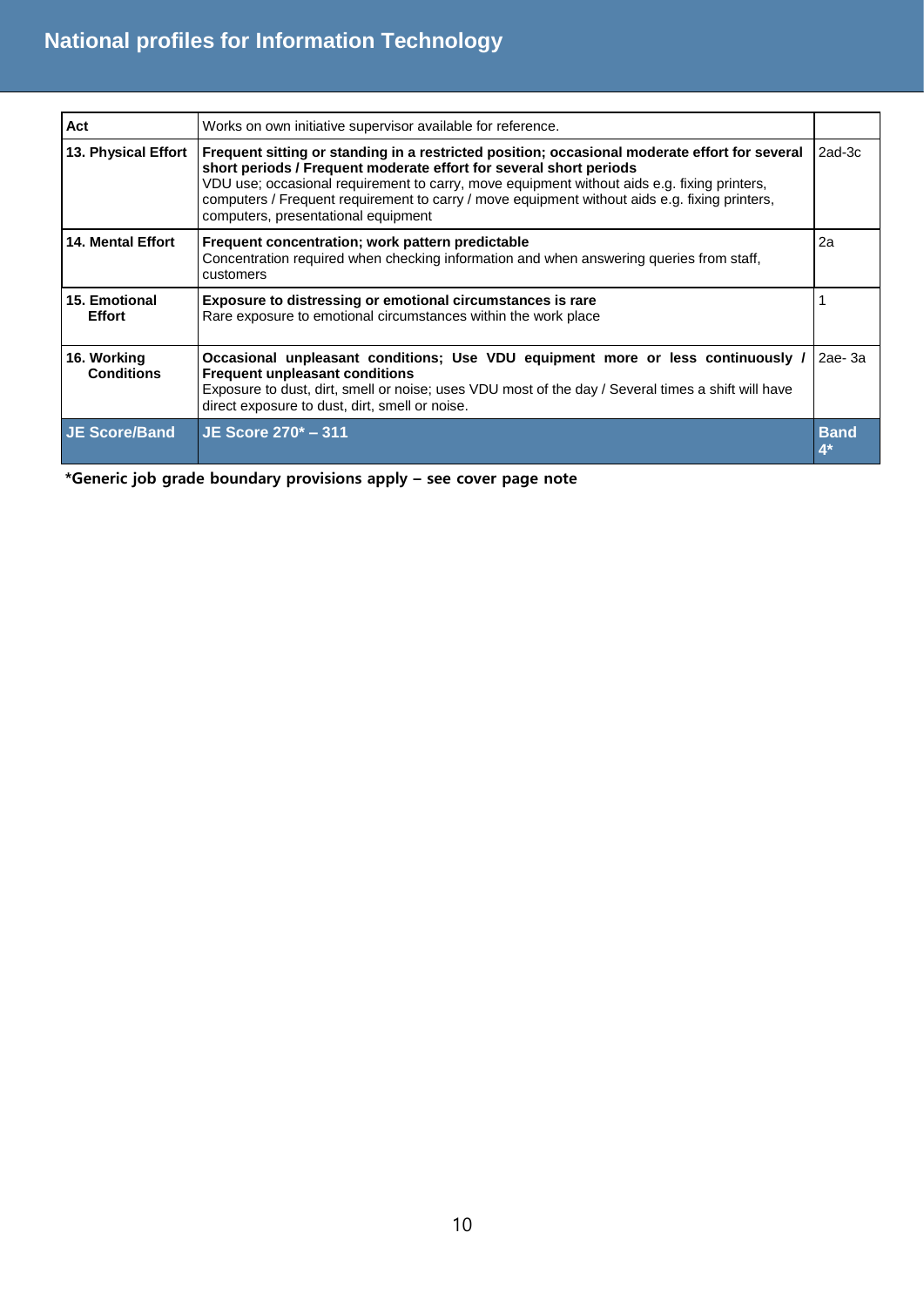- **Profile label: Information Analyst (Statistics/Information Management/Public Health Intelligence)**
- **Job Statement:** 1. Analyses data, interprets and reports on results
	- 2. Provides advice and guidance on analyses<br>3. Develops and designs health related data s
	- 3. Develops and designs health related data sets and information
	- May supervise, train or manage other staff

| <b>Factor</b>                                                               | <b>Relevant Job Information</b>                                                                                                                                                                                                                                                                                                                                                                                                                                                                                                            | <b>JE</b><br><b>Level</b> |
|-----------------------------------------------------------------------------|--------------------------------------------------------------------------------------------------------------------------------------------------------------------------------------------------------------------------------------------------------------------------------------------------------------------------------------------------------------------------------------------------------------------------------------------------------------------------------------------------------------------------------------------|---------------------------|
| 1. Communication<br>& Relationship<br>Skills                                | Provide and receive complex information, persuasive, motivational, negotiating, training<br>skills required<br>Communicates analytical/statistical matters to non-analytical/statistical professionals, advises,<br>persuades on statistical techniques to be used                                                                                                                                                                                                                                                                         | 4a                        |
| 2. Knowledge,<br>Training &<br><b>Experience</b>                            | Expertise within specialism, underpinned by theory<br>Knowledge of a range of statistical/numerical techniques, procedures acquired through<br>qualification to degree level, or equivalent relevant experience                                                                                                                                                                                                                                                                                                                            | 5                         |
| 3. Analytical &<br>Judgemental<br><b>Skills</b>                             | Range of facts or situations requiring analysis<br>Dealing with statistical/analytical queries, assessing whether analyses are robust<br>e.g. investigating data anomalies identified during analyses, instigating corrective action as<br>required.                                                                                                                                                                                                                                                                                       | 3                         |
| 4. Planning &<br>Organisational<br><b>Skills</b>                            | Plans and organise straightforward activities, some ongoing<br>Plans tasks and activities that may require adjustment e.g. dealing with statistical responses to<br>urgent parliamentary questions, or NHS Board level enquiries. May plan work for other staff.                                                                                                                                                                                                                                                                           | $\overline{2}$            |
| 5. Physical Skills                                                          | Physical skills obtained through practice/Developed Physical skills: advanced keyboard<br>use<br>Standard keyboard skills/inputting and manipulating data, information into computer databases                                                                                                                                                                                                                                                                                                                                             | $2-3a$                    |
| 6. Responsibility<br>for Patient/Client<br>Care                             | Assist patients/clients during incidental contacts<br>Contact with patients is incidental.                                                                                                                                                                                                                                                                                                                                                                                                                                                 | 1                         |
| 7. Responsibility<br>for Policy/Service<br><b>Development</b>               | Implement policies and propose changes to practices, procedures for own area.<br>Implements departmental policies within own work area, proposes changes to working practices<br>as a result of new guidelines or legislation                                                                                                                                                                                                                                                                                                              | $\overline{c}$            |
| 8. Responsibility<br>for Financial &<br><b>Physical</b><br><b>Resources</b> | Personal duty of care in relation to equipment, resources / authorised signatory, small<br>payments<br>Safe use of own equipment / authorises time sheets for staff                                                                                                                                                                                                                                                                                                                                                                        | $1-2d$                    |
| 9. Responsibility<br>for Human<br><b>Resources</b>                          | Demonstrates own activities to new or less experienced employees / day to day co-<br>ordination of staff; allocate, place and supervise staff and students; provide training in<br>own discipline/ day to day management<br>Demonstrates activities and work routines to others in own work area / coordinates work of<br>information technicians; supervises trainees/students; trains other staff/ manages other staff<br>including appraisals and recruitment (as panel member).                                                        | 1, 2abc,<br>3a            |
| 10. Responsibility<br>for Information<br><b>Resources</b>                   | Adapt, design information systems to meet the specifications of others; responsible for<br>the operation of one or more information systems for department/service, major job<br>responsibility.<br>Introduces, adapts and improves information systems within own area e.g. developing and<br>implementing systems to input, store and disseminate information used in statistical/data<br>analysis; responsible for one or more information systems for collection of<br>statistical/epidemiological information. eg waiting times; MRSA | 4ab                       |
| 11. Responsibility<br>for Research &<br><b>Development</b>                  | <b>Regularly undertake R&amp;D activity</b><br>Regularly undertakes surveys, audits or research to support service development, e.g. audits of<br>surgical practice; audits of data quality                                                                                                                                                                                                                                                                                                                                                | 2a                        |
| 12. Freedom to<br>Act                                                       | Clearly defined occupational policies, work is managed, rather than supervised.<br>Works within organisational and professional policies and procedures; operates on own initiative,<br>taking advice from manager if required.                                                                                                                                                                                                                                                                                                            | 3                         |
| 13. Physical Effort                                                         | Frequent sitting or standing in a restricted position                                                                                                                                                                                                                                                                                                                                                                                                                                                                                      | 2a                        |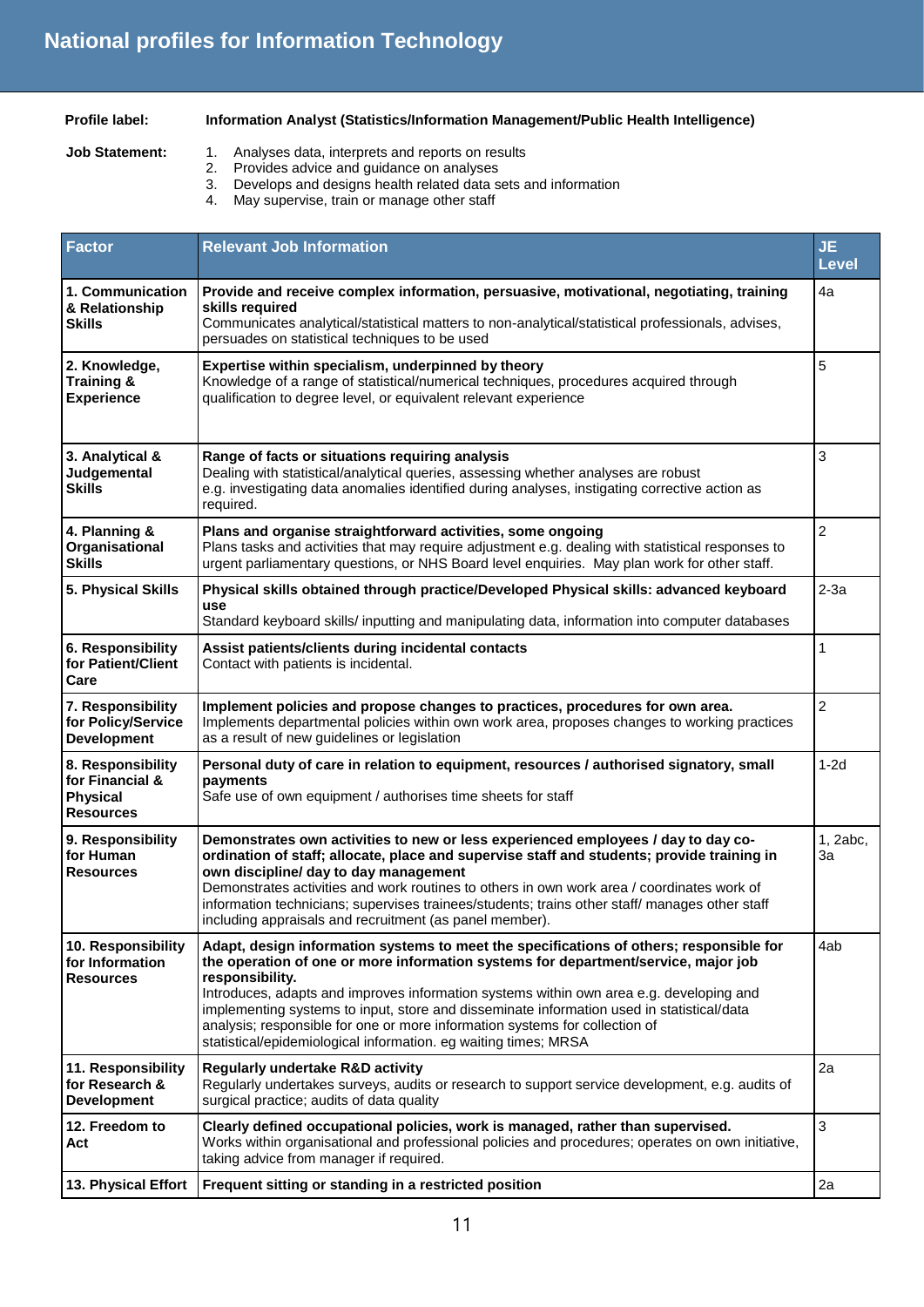|                                  | Uses computer more or less continuously                                                                                                                            |               |
|----------------------------------|--------------------------------------------------------------------------------------------------------------------------------------------------------------------|---------------|
| <b>14. Mental Effort</b>         | Frequent prolonged concentration<br>Requirement for ongoing concentration to undertake complex statistical analyses requiring<br>accuracy and attention to detail. | 4a            |
| 15. Emotional<br><b>Effort</b>   | Exposure to distressing or emotional circumstances is rare;<br>Little exposure to distressing circumstances.                                                       | 1a            |
| 16. Working<br><b>Conditions</b> | Use VDU equipment more or less continuously<br>Uses computer most of the day                                                                                       | 2e            |
| <b>JE Score/Band</b>             | $JE$ Score $329 - 364$                                                                                                                                             | <b>Band 5</b> |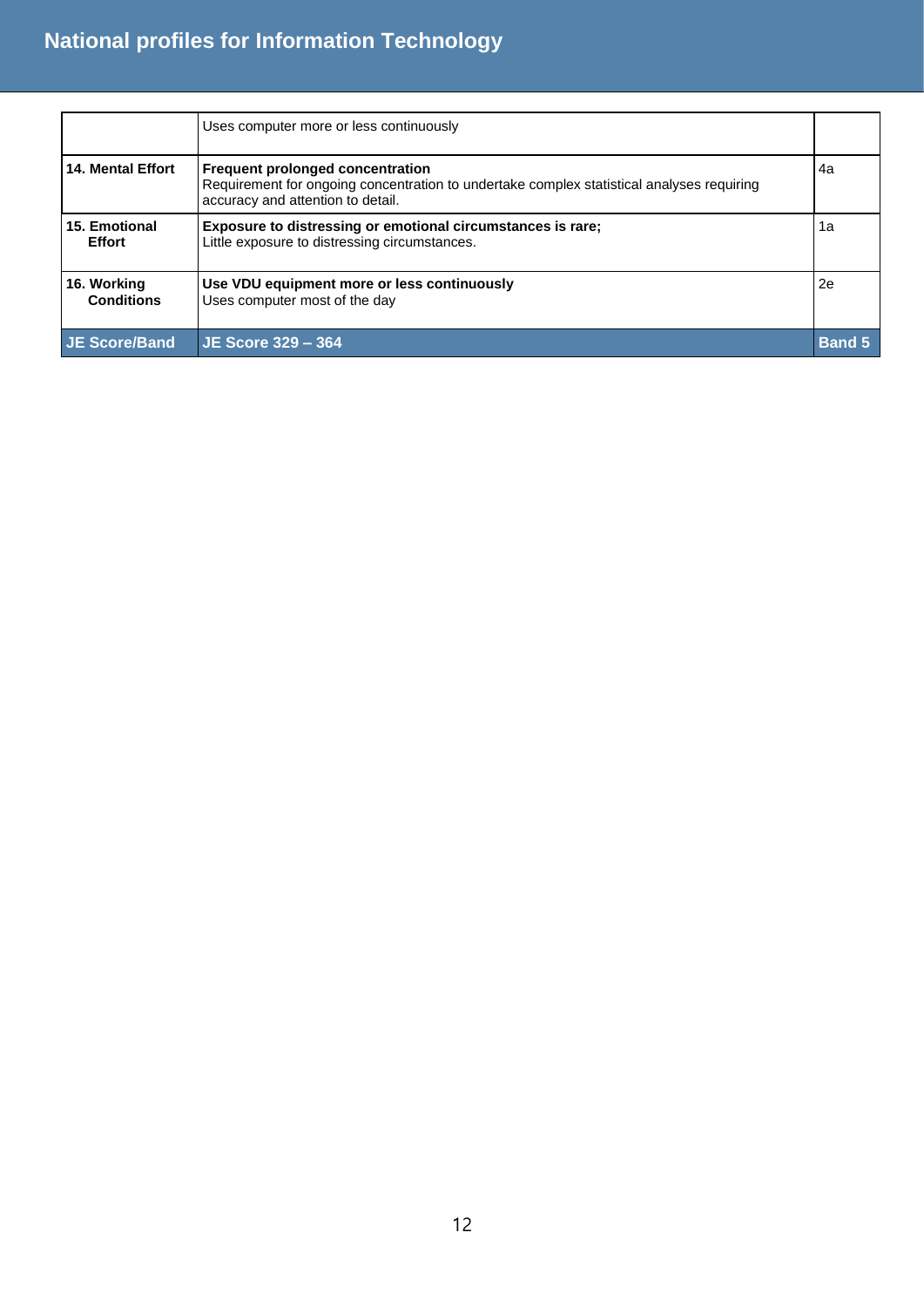#### **Profile label: IM&T Analyst / Technician, Higher Level**

- Job Statement: 1. Ensures a range of IM&T information is processed in accordance with policies and procedures 2. Investigates a range of IM&T issues
	- 3. May advise staff/customers on systems / policy
	- 4. May develop or adapt a range of software / web pages / information reports or install / maintain a range of hardware and software or analyse / interpret a range of information / data or deliver IM&T training

| <b>Factor</b>                                                               | <b>Relevant Job Information</b>                                                                                                                                                                                                                                                                                                                                                                                                                                                                                                                                                                                                                                | <b>JE</b><br><b>Level</b> |
|-----------------------------------------------------------------------------|----------------------------------------------------------------------------------------------------------------------------------------------------------------------------------------------------------------------------------------------------------------------------------------------------------------------------------------------------------------------------------------------------------------------------------------------------------------------------------------------------------------------------------------------------------------------------------------------------------------------------------------------------------------|---------------------------|
| 1. Communication<br>& Relationship<br><b>Skills</b>                         | Provide and receive complex or sensitive information; provide advice, instruction or<br>training to groups<br>Provides and receives information on IM&T matters which may be complicated; provides training<br>in own area of expertise.                                                                                                                                                                                                                                                                                                                                                                                                                       | 3bc                       |
| 2. Knowledge,<br>Training &<br><b>Experience</b>                            | Expertise within specialism, underpinned by theory<br>Knowledge of a range of IM&T areas acquired through qualification to degree or equivalent level<br>or relevant experience.                                                                                                                                                                                                                                                                                                                                                                                                                                                                               | 5                         |
| 3. Analytical &<br>Judgemental<br><b>Skills</b>                             | Range of facts or situations requiring analysis<br>Analyses situations / information to identify and resolve a range of problems e.g. computer<br>system errors, user, computer or programme problems, network issues, data errors on data<br>repositories, identify and analyse sources of variations, errors in information reports.                                                                                                                                                                                                                                                                                                                         | 3                         |
| 4. Planning &<br>Organisational<br><b>Skills</b>                            | Plan and organise straightforward activities, some ongoing<br>Planning tasks and activities which may require adjustment due to variable workload /<br>interruptions                                                                                                                                                                                                                                                                                                                                                                                                                                                                                           | $\overline{2}$            |
| 5. Physical Skills                                                          | Developed physical skills; advanced keyboard use; highly developed physical skills,<br>accuracy important; manipulation of fine tools, materials.<br>Inputting and manipulating data, information into computer databases, system; uses fine tools<br>when working on IM&T systems                                                                                                                                                                                                                                                                                                                                                                             | 3ab                       |
| 6. Responsibility<br>for Patient/Client<br>Care                             | Assist patients / clients during incidental contact<br>Contact with patients is incidental                                                                                                                                                                                                                                                                                                                                                                                                                                                                                                                                                                     | 1                         |
| 7. Responsibility<br>for Policy/Service<br><b>Development</b>               | Propose policy or service changes, impact beyond own area<br>Makes proposals on IM&T systems, reports and training policies.<br>E.g. The use of different equipment/software/web technology, reporting methods, training<br>practices which have an impact on own and other areas.                                                                                                                                                                                                                                                                                                                                                                             | 3                         |
| 8. Responsibility<br>for Financial &<br><b>Physical</b><br><b>Resources</b> | Safe use of equipment other than equipment used personally; safe use of expensive<br>equipment / Installation and/or repair and maintenance of physical assets<br>Responsible for the proper and safe use of IT equipment by users; responsible for expensive IT<br>equipment and software / Installation, repair and maintenance of IM&T equipment                                                                                                                                                                                                                                                                                                            | 2be-3e                    |
| 9. Responsibility<br>for Human<br><b>Resources</b>                          | Day to day co-ordination of staff; provide practical training<br>Allocates work to more junior staff in the section; Provides training for staff from own or other<br>disciplines on own subject area.                                                                                                                                                                                                                                                                                                                                                                                                                                                         | 2ac                       |
| 10. Responsibility<br>for Information<br><b>Resources</b>                   | Regular requirement to develop or create reports, documents, drawings; Responsible for<br>maintaining one or more information systems, significant job responsibility / Adapt,<br>design information systems to meet specifications of others<br>Interprets data, creates reports; designs, develops or programs and maintains computer systems;<br>maintains user IT accounts and system rights; maintains computer hardware. e.g. desktops,<br>cabling, servers, printers; development of IM&T training package / Modification or creation of<br>aspects of information systems or hardware. E.g. Changing modules within a reporting system,<br>IT systems. | 3bc-4a                    |
| 11. Responsibility<br>for Research &<br><b>Development</b>                  | Regularly undertake equipment testing, adaptation<br>Testing of IM&T systems proposed for use within the organisation, including applications and<br>hardware                                                                                                                                                                                                                                                                                                                                                                                                                                                                                                  | 2c                        |
| 12. Freedom to<br>Act                                                       | Clearly defined occupational policies, work is managed, rather than supervised<br>Required to act independently within appropriate guidelines, deciding when it is necessary to<br>refer to their manager.                                                                                                                                                                                                                                                                                                                                                                                                                                                     | 3                         |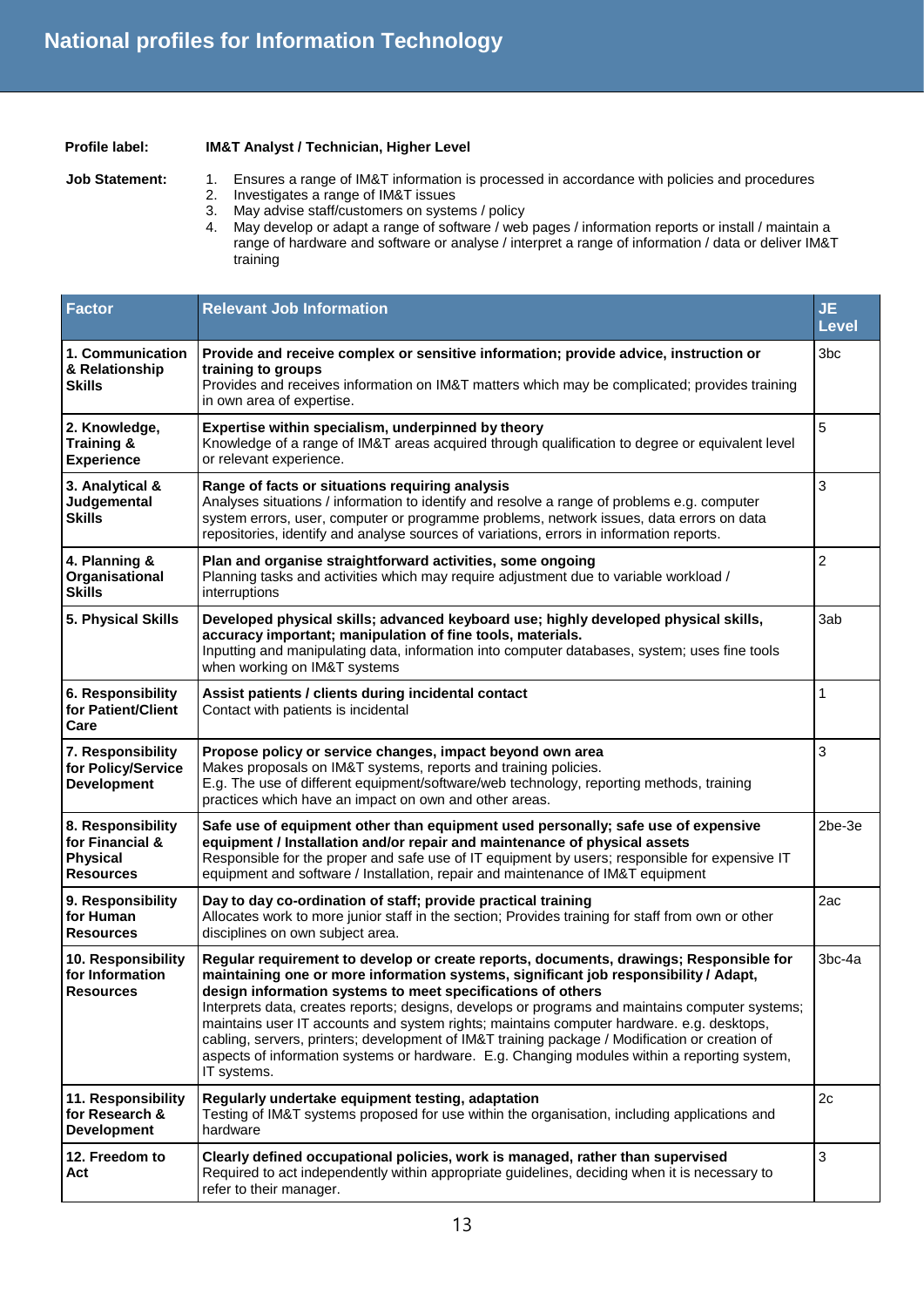| 13. Physical Effort              | Frequent sitting or standing in restricted position; occasional moderate effort for<br>several short periods / Frequent moderate effort for several short periods<br>VDU use: occasional requirement to carry, move equipment without aids e.g. fixing printers,<br>computers / Frequent requirement to carry / move equipment without aids e.g. fixing printers,<br>computers, presentational equipment                                                                 | $2ad-3c$      |
|----------------------------------|--------------------------------------------------------------------------------------------------------------------------------------------------------------------------------------------------------------------------------------------------------------------------------------------------------------------------------------------------------------------------------------------------------------------------------------------------------------------------|---------------|
| <b>14. Mental Effort</b>         | Frequent concentration; work pattern predictable; occasional / frequent<br>concentration; work pattern unpredictable; occasional prolonged concentration<br>Concentration required when checking information and when answering queries from staff,<br>customers; there may be interruptions to deal with for example computer failures / Requirement<br>to concentrate for long periods when analysing data, developing systems, finding 'bugs' in<br>computer systems. | 2ab-3ab       |
| 15. Emotional<br><b>Effort</b>   | Exposure to distressing or emotional circumstances is rare.<br>Rare exposure to emotional circumstances within the work place                                                                                                                                                                                                                                                                                                                                            |               |
| 16. Working<br><b>Conditions</b> | Occasional unpleasant conditions; Use VDU equipment more or less continuously /<br><b>Frequent unpleasant conditions</b><br>Exposure to dust, dirt, smell or noise; uses VDU most of the day / Several times a shift will have<br>direct exposure to dust, dirt, smell or noise.                                                                                                                                                                                         | 2ae-3a        |
| <b>JE Score/Band</b>             | JE Score 334 – 366                                                                                                                                                                                                                                                                                                                                                                                                                                                       | <b>Band 5</b> |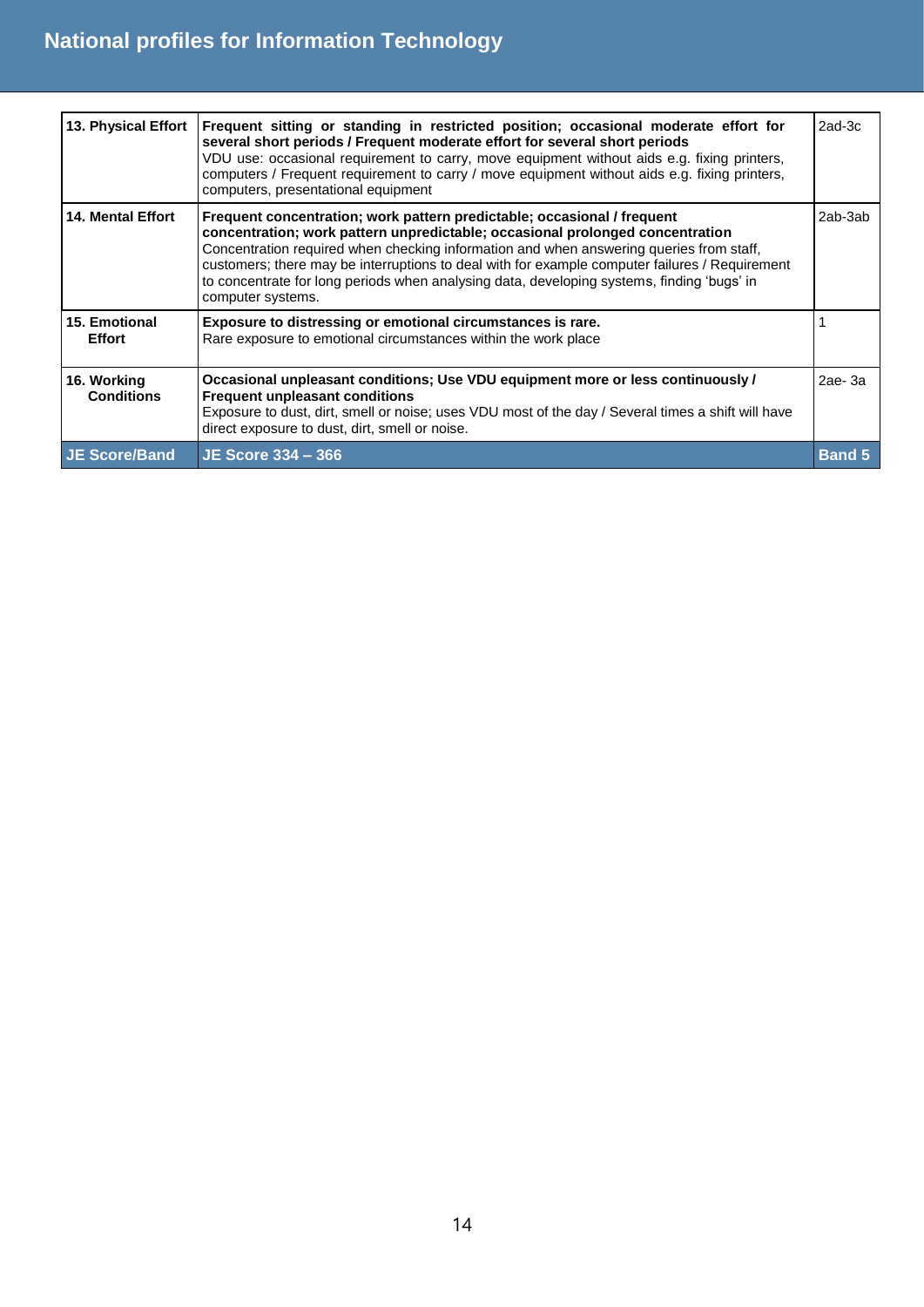#### **Profile label: Information Analyst Specialist (Statistics/Information Management/Public Health Intelligence)**

- Job Statement: 1. Analyses data, interprets and reports on results
	- 2. Provides advice and guidance on specialist analyses
	- 3. Leads on discrete projects, development and design of health related data sets and information, undertakes research
	- 4. Undertakes project management and/or management of staff guidance

| <b>Factor</b>                                                               | <b>Relevant Job Information</b>                                                                                                                                                                                                                                                                                                                                                                                                                                                                                                                                                                                                                         | <b>JE</b><br><b>Level</b> |
|-----------------------------------------------------------------------------|---------------------------------------------------------------------------------------------------------------------------------------------------------------------------------------------------------------------------------------------------------------------------------------------------------------------------------------------------------------------------------------------------------------------------------------------------------------------------------------------------------------------------------------------------------------------------------------------------------------------------------------------------------|---------------------------|
| 1. Communication<br>& Relationship<br><b>Skills</b>                         | Provide and receive complex information; persuasive, motivational, negotiating, training<br>skills are required; provide and receive highly complex information / present complex<br>information to large groups<br>Communicates statistical/analytical/epidemiological matters to<br>non-statistical/analytical/epidemiological professionals; trains staff; communicates highly complex<br>statistical/epidemiological matters with other statistical/epidemiological professionals e.g.<br>development of methodology / develops and delivers formal, complex statistical/epidemiological<br>presentations to large groups.                          | 4ab-5b                    |
| 2. Knowledge,<br><b>Training &amp;</b><br><b>Experience</b>                 | Specialist knowledge across range of procedures underpinned by theory<br>Specialist knowledge and experience of statistical/ analytical/epidemiological techniques and<br>procedures, acquired through degree level or equivalent plus additional specialist knowledge<br>acquired through post graduate diploma level or equivalent relevant experience                                                                                                                                                                                                                                                                                                | 6                         |
| 3. Analytical &<br>Judgemental<br><b>Skills</b>                             | Complex facts or situations requiring analysis, interpretation, comparison of a range of<br>options<br>Analyses, investigates and resolves complex statistical/ analytical/epidemiological queries and<br>issues/problems, where there is a range of solutions                                                                                                                                                                                                                                                                                                                                                                                          | 4                         |
| 4. Planning &<br>Organisational<br><b>Skills</b>                            | Plan and organise complex activities or programmes, requiring formulation, adjustment<br>Initiates and plans statistical/ analytical work programmes and makes adjustments to meet<br>customer requirements                                                                                                                                                                                                                                                                                                                                                                                                                                             | 3                         |
| 5. Physical Skills                                                          | Physical skills obtained through practice/Developed Physical skills: advanced keyboard<br>use<br>Standard keyboard skills/inputting and manipulating data, information into computer databases                                                                                                                                                                                                                                                                                                                                                                                                                                                          | $2-3a$                    |
| 6. Responsibility<br>for Patient/Client<br>Care                             | Assists patients/clients during incidental contact<br>Contact with patients is incidental.                                                                                                                                                                                                                                                                                                                                                                                                                                                                                                                                                              | 1                         |
| 7. Responsibility<br>for Policy/Service<br><b>Development</b>               | Implement policies and propose changes to practices, procedures for own area / propose<br>policy or service changes, impact beyond own area<br>Implements departmental policies within own work area, proposes changes to working practices<br>as a result of new guidelines or legislation, / proposes changes to and redesigns statistical,<br>information and local managerial policies, concepts and procedures which have an impact on<br>other areas, e.g. statistical lead on cross-professional working groups advising on new data<br>collection for implementation at national level; lead analyst for NHS board level performance<br>reports | $2 - 3$                   |
| 8. Responsibility<br>for Financial &<br><b>Physical</b><br><b>Resources</b> | Personal duty of care in relation to equipment, resources/ authorised signatory, small<br>payments<br>Responsible for office equipment used /authorises time sheets for staff, travel expenses                                                                                                                                                                                                                                                                                                                                                                                                                                                          | $1-2d$                    |
| 9. Responsibility<br>for Human<br><b>Resources</b>                          | Day to day co-ordination of staff; allocate, place and supervise staff or students; provide<br>training in own discipline/ day to day management; teaching/delivery of specialist training<br>Co-ordinates work of junior staff; professionally supervises students; trains other staff / manages<br>staff including appraisals and recruitment (as panel member); delivery of specialist training<br>programmes                                                                                                                                                                                                                                        | 2abc-<br>3ac              |
| 10. Responsibility<br>for Information<br><b>Resources</b>                   | Adapt, design information systems to meet the specifications of others; responsible for<br>the operation of one or more information systems for department/service, major job<br>responsibility<br>Responsible for introducing, adapting and improving systems to input, store and<br>disseminate information used in statistical analysis; responsible for one or more information<br>systems for collection of performance/statistical/epidemiological information                                                                                                                                                                                    | 4ab                       |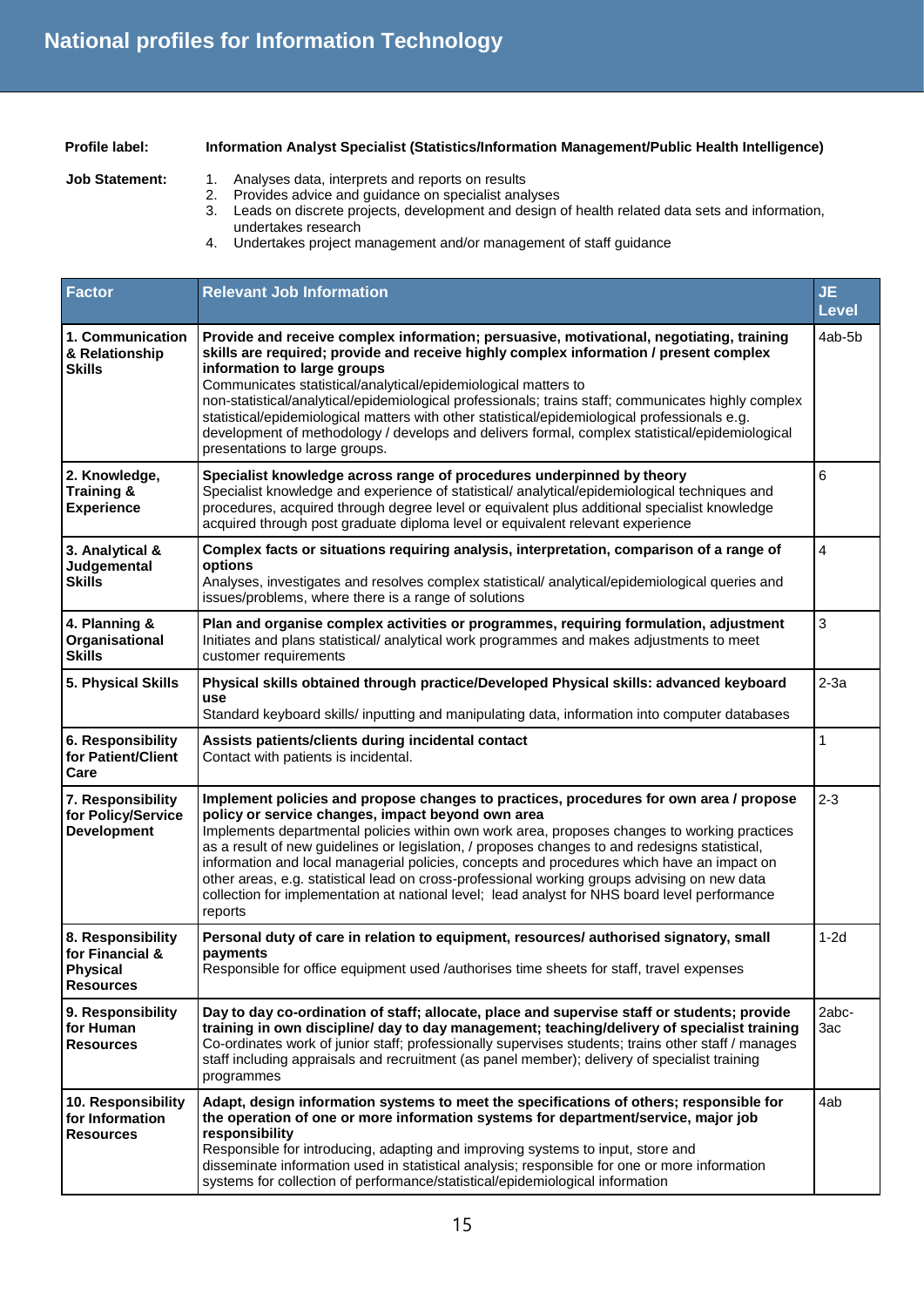| 11. Responsibility<br>for Research &<br><b>Development</b> | Regularly undertakes R&D activity /R&D activities as major job requirement.<br>Undertakes surveys, audits or research to support service development, eg audits of surgical<br>practice; audit of data quality; develops methodologies for the analysis and/or interpretation of<br>data              | $2a-3$        |
|------------------------------------------------------------|-------------------------------------------------------------------------------------------------------------------------------------------------------------------------------------------------------------------------------------------------------------------------------------------------------|---------------|
| 12. Freedom to<br>Act                                      | <b>Broad occupational policies</b><br>Works to achieve agreed objectives and is given freedom to do this working within broad<br>professional or organisational policies. May be section manager or lead specialist.                                                                                  | 4             |
| 13. Physical Effort                                        | Combination of sitting, standing and walking<br>Desk based with requirement to attend meetings throughout the working week                                                                                                                                                                            |               |
| <b>14. Mental Effort</b>                                   | Frequent requirement for concentration, work pattern is unpredictable; occasional<br>prolonged concentration<br>Concentration required when analysing statistical information, writing reports, interruptions from<br>customers; requirement to concentrate for long periods on complex data analysis | 3a,b          |
| 15. Emotional<br><b>Effort</b>                             | Exposure to distressing or emotional circumstances is rare<br>Little exposure to distressing circumstances,                                                                                                                                                                                           | 1a            |
| 16. Working<br><b>Conditions</b>                           | <b>Exposure to unpleasant conditions is rare</b><br>Office conditions.                                                                                                                                                                                                                                |               |
| <b>JE Score/Band</b>                                       | JE Score 396 - 455                                                                                                                                                                                                                                                                                    | <b>Band 6</b> |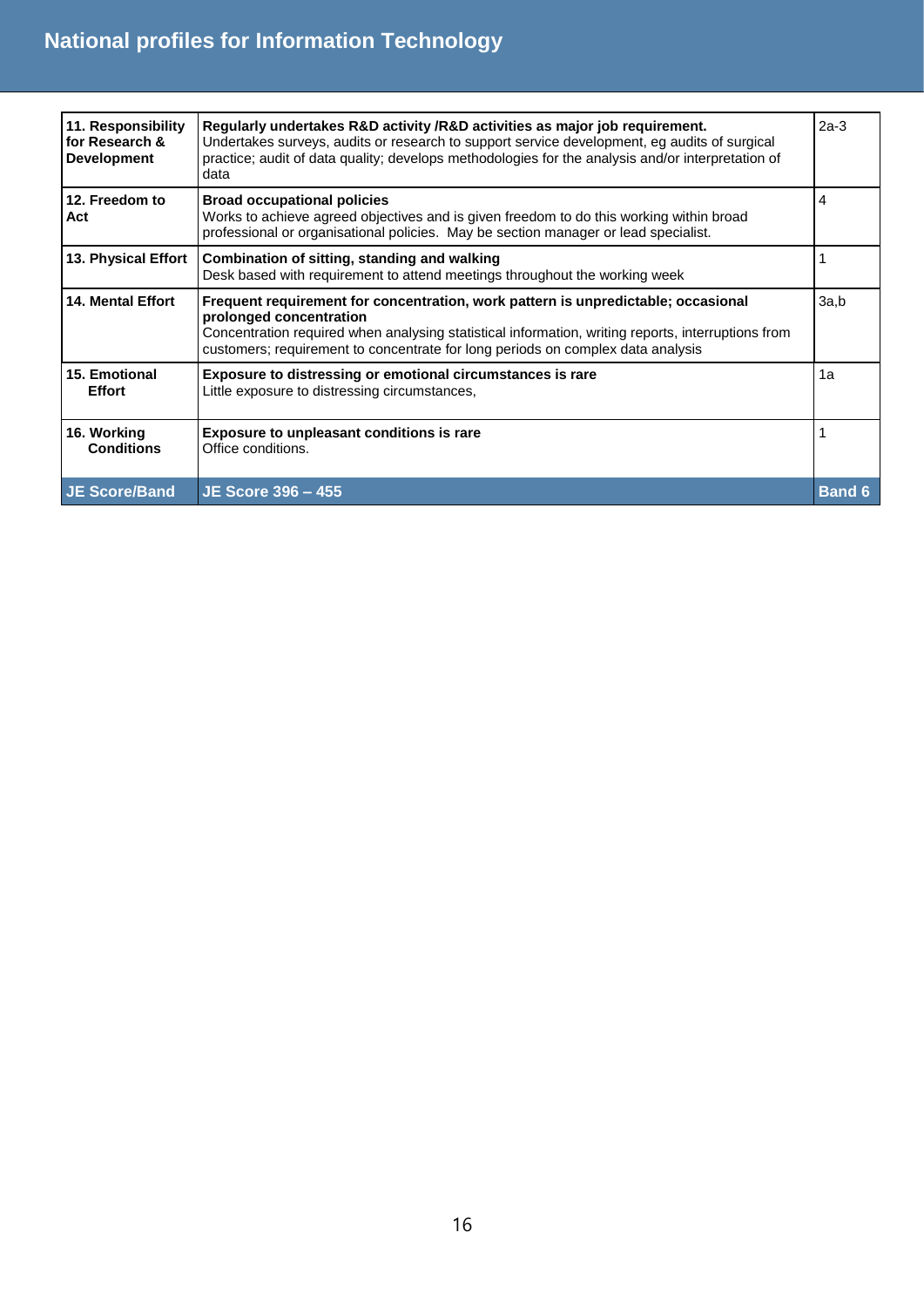### **Profile label: IM&T Analyst Specialist/Technical Engineer / Team Leader**

- **Job Statement:** 1. Ensures specialist or complex IM&T information is processed in accordance with policies and procedures
	- 2. Investigates specialist or complex IM&T issues
	- 3. May provide specialist advice to staff/customers on systems / policy or develop or adapt complex software / web pages / information reports or install or maintain complex hardware and software or analyse / interpret complex information / data or deliver specialist IM&T training
	- 4. May manage elements of an IM&T project or a team or develop aspects of a training programme

| <b>Factor</b>                                                               | <b>Relevant Job Information</b>                                                                                                                                                                                                                                                                                                                                                                                                                                                                                                                                                                                                                               | <b>JE</b><br><b>Level</b> |
|-----------------------------------------------------------------------------|---------------------------------------------------------------------------------------------------------------------------------------------------------------------------------------------------------------------------------------------------------------------------------------------------------------------------------------------------------------------------------------------------------------------------------------------------------------------------------------------------------------------------------------------------------------------------------------------------------------------------------------------------------------|---------------------------|
| 1. Communication<br>& Relationship<br><b>Skills</b>                         | Provide and receive complex, sensitive information; Provide and receive highly complex<br>information<br>Communicates complicated, difficult to explain IM&T issues to non IM&T staff/suppliers.;<br>communicates very detailed IM&T information within peer groups                                                                                                                                                                                                                                                                                                                                                                                           | 4ab                       |
| 2. Knowledge,<br><b>Training &amp;</b><br><b>Experience</b>                 | Specialist knowledge across range of procedures underpinned by theory<br>Specialist knowledge and expertise acquired through degree level or equivalent<br>qualification/experience plus additional specialist knowledge.                                                                                                                                                                                                                                                                                                                                                                                                                                     | 6                         |
| 3. Analytical &<br>Judgemental<br><b>Skills</b>                             | Complex facts or situations requiring analysis, interpretation, comparison of a range of<br>options.<br>Analyses, investigates and resolves complex IM&T queries, where there are a number of options;<br>analyses user requirements which may require configuration of software and hardware                                                                                                                                                                                                                                                                                                                                                                 | 4                         |
| 4. Planning &<br>Organisational<br><b>Skills</b>                            | Plan and organise straightforward activities, some ongoing; Plan and organise complex<br>activities or programmes, requiring formulation, adjustment<br>Tasks and activities which may require adjustment due to variable workload; Initiates plans and<br>modifies IM&T work programmes e.g. for training packages, new reporting processes, new<br>computer systems.                                                                                                                                                                                                                                                                                        | $2 - 3$                   |
| 5. Physical Skills                                                          | Developed physical skills; advanced keyboard use; highly developed physical skills,<br>accuracy important; manipulation of fine tools, materials.<br>Inputting and manipulating data, information into computer databases, system; uses fine tools<br>when working on IM&T systems                                                                                                                                                                                                                                                                                                                                                                            | 3ab                       |
| 6. Responsibility<br>for Patient/Client<br>Care                             | Assist patients /clients during incidental contacts<br>Contact with patients is incidental                                                                                                                                                                                                                                                                                                                                                                                                                                                                                                                                                                    | $\mathbf{1}$              |
| 7. Responsibility<br>for Policy/Service<br><b>Development</b>               | Propose policy or service changes, impact beyond own area.<br>Implements IM&T policies for own area, proposes changes to IM&T user working practices and<br>procedures e.g. when planning for new projects, changes in legislation, new reporting processes,<br>new training programmes impacting across the organisation(s).                                                                                                                                                                                                                                                                                                                                 | 3                         |
| 8. Responsibility<br>for Financial &<br><b>Physical</b><br><b>Resources</b> | Safe use of equipment other than equipment used personally; safe use of expensive<br>equipment / Installation and/or repair and maintenance of physical assets<br>Responsible for the proper and safe use of IT equipment by users; responsible for expensive IT<br>equipment and software / Installation, repair and maintenance of IM&T equipment                                                                                                                                                                                                                                                                                                           | $2be-3e$                  |
| 9. Responsibility<br>for Human<br><b>Resources</b>                          | Day to day co-ordination of staff / Day to day management; teach / deliver core training,<br>range of subjects; teach / deliver specialist training<br>Allocates work to more junior staff in the section. / Undertakes day to day management of section<br>e.g. recruitment, appraisal, performance, training; delivers training on a range of IM&T subjects /<br>delivers training in own specialism to other staff and organisations                                                                                                                                                                                                                       | 2a-3ac                    |
| 10. Responsibility<br>for Information<br><b>Resources</b>                   | Regular requirement to develop or create reports, documents, drawings; Responsible for<br>maintaining one or more information systems, significant job responsibility / Adapt,<br>design information systems to meet specifications of others<br>Interprets data, creates reports; designs, develops or programs and maintains computer systems;<br>maintains user IT accounts and system rights; maintains computer hardware. e.g. desktops,<br>cabling, servers, printers; development of IM&T training package / Modification or creation of<br>aspects of information systems or hardware. E.g Changing modules within a reporting system, IT<br>systems. | $3bc-4a$                  |
| 11. Responsibility                                                          | Regularly undertake equipment testing, adaptation.                                                                                                                                                                                                                                                                                                                                                                                                                                                                                                                                                                                                            | 2c                        |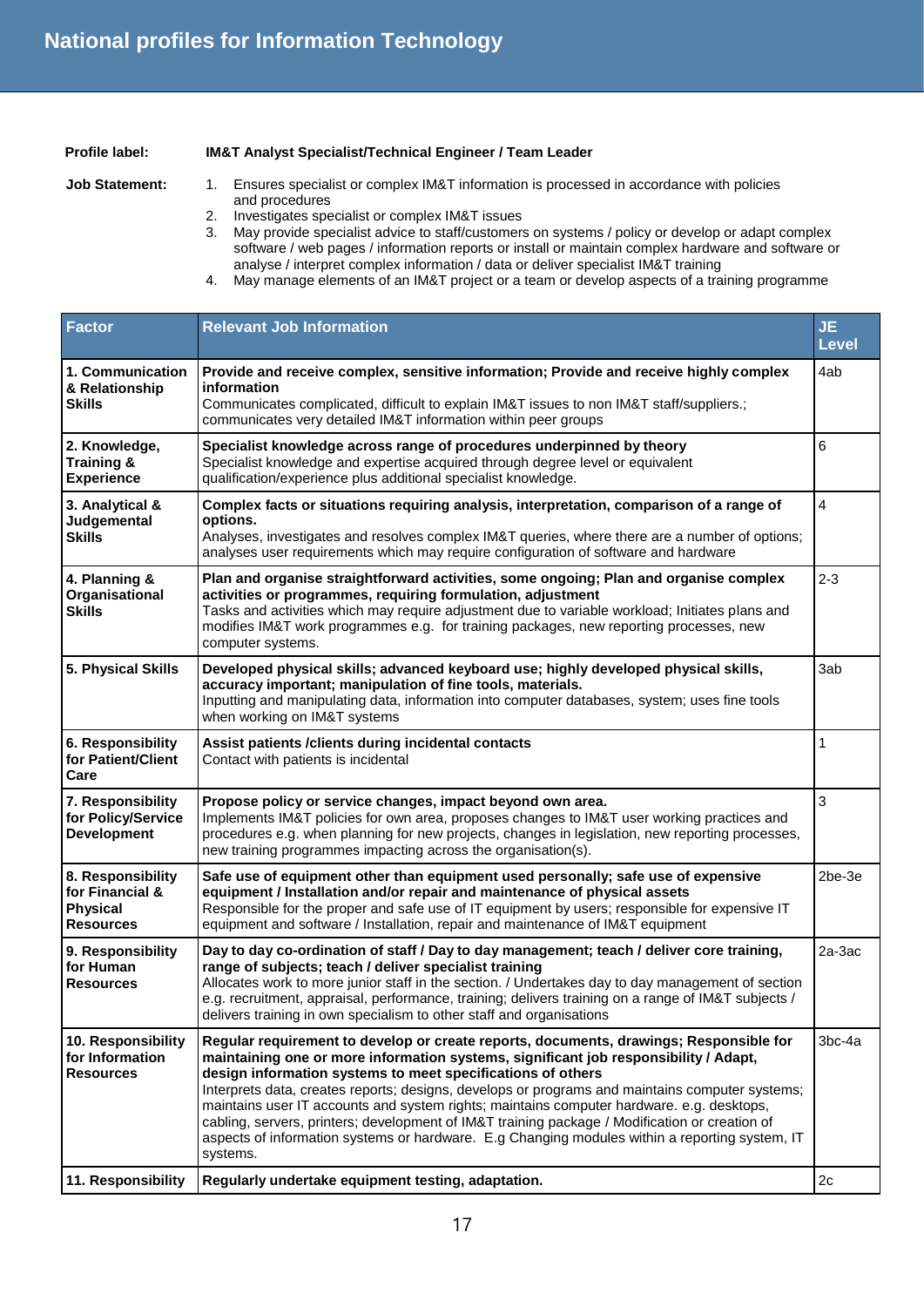| for Research &<br><b>Development</b> | Test or adapts IM&T systems including applications and hardware                                                                                                                                                                                                                                                                                                                                                                                                          |               |
|--------------------------------------|--------------------------------------------------------------------------------------------------------------------------------------------------------------------------------------------------------------------------------------------------------------------------------------------------------------------------------------------------------------------------------------------------------------------------------------------------------------------------|---------------|
| 12. Freedom to<br>Act                | <b>Broad occupational policies</b><br>Works to achieve agreed objectives and has freedom to do this in own way, working within broad<br>professional policies; advises without reference to manager. Acts as a lead specialist in own<br>area.                                                                                                                                                                                                                           | 4             |
| 13. Physical Effort                  | Combination of sitting, standing and walking/occasional moderate effort for several short<br>periods<br>Light physical effort/occasional requirement to carry, move equipment without aids e.g. fixing<br>printers, computers / Frequent requirement to carry / move equipment without aids.                                                                                                                                                                             | $1-2d$        |
| <b>14. Mental Effort</b>             | Frequent concentration; work pattern predictable; occasional / frequent<br>concentration; work pattern unpredictable; occasional prolonged concentration<br>Concentration required when checking information and when answering queries from staff,<br>customers; there may be interruptions to deal with for example computer failures / Requirement<br>to concentrate for long periods when analysing data, developing systems, findings 'bugs' in<br>computer systems | $2ab-3b$      |
| 15. Emotional<br><b>Effort</b>       | Exposure to distressing or emotional circumstances is rare.<br>Rare exposure to emotional circumstances within the work place                                                                                                                                                                                                                                                                                                                                            |               |
| 16. Working<br><b>Conditions</b>     | Occasional unpleasant conditions; Use VDU equipment more or less continuously /<br>frequent unpleasant conditions<br>Exposure to dust, dirt, smell or noise; uses VDU most of the day / several times a shift will have<br>direct exposure to dust, dirt, smell or noise.                                                                                                                                                                                                | $2ae-3a$      |
| <b>JE Score/Band</b>                 | <b>JE Score 403 - 455</b>                                                                                                                                                                                                                                                                                                                                                                                                                                                | <b>Band 6</b> |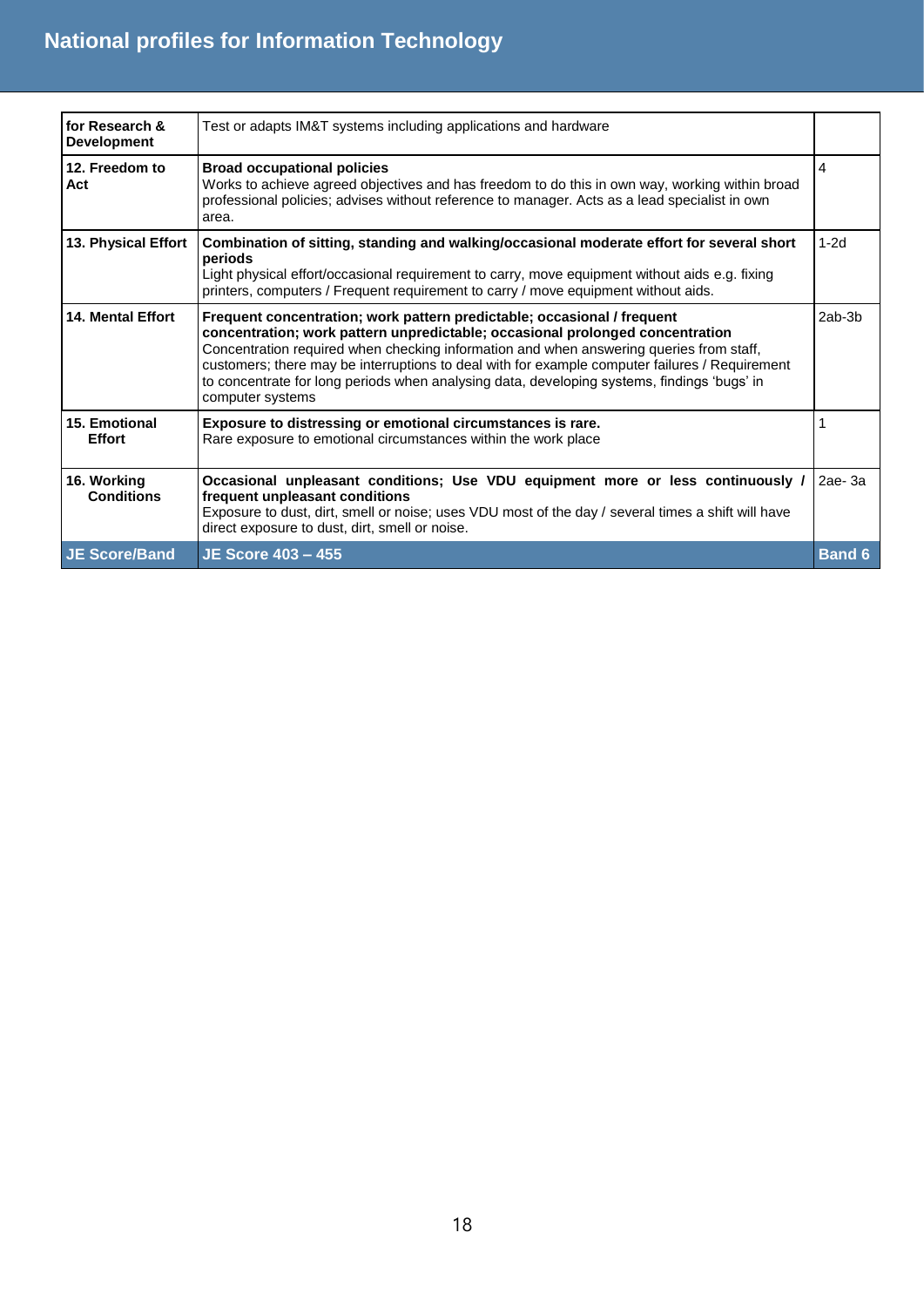## **Profile label: Information Analyst, Advanced/ Team Manager (Statistics/Information Management/Public Health Intelligence)**

- 
- Job Statement: 1. Leads the production, development and promotion of a range of statistical/information services and presents results
	- 2. Provides specialist advice and guidance on statistical/epidemiological/information matters including the development and analysis of health related data sets and information
	- 3. Manages staff within team or project

| <b>Factor</b>                                                               | <b>Relevant Job Information</b>                                                                                                                                                                                                                                                                                                                                                                                                                                                                                                                                                                                                                                                                                                                                                                                                                                                                                               | <b>JE</b><br><b>Level</b> |
|-----------------------------------------------------------------------------|-------------------------------------------------------------------------------------------------------------------------------------------------------------------------------------------------------------------------------------------------------------------------------------------------------------------------------------------------------------------------------------------------------------------------------------------------------------------------------------------------------------------------------------------------------------------------------------------------------------------------------------------------------------------------------------------------------------------------------------------------------------------------------------------------------------------------------------------------------------------------------------------------------------------------------|---------------------------|
| 1. Communication<br>& Relationship<br><b>Skills</b>                         | Provide and receive complex information; persuasive, motivational, negotiating, training<br>skills required; provide and receive highly complex information; agreement or co-<br>operation required; present complex information to large groups<br>Communicates statistical/analytical/epidemiological matters to non-<br>statistical/analytical/epidemiological professionals; trains staff; communicates highly complex<br>statistical/epidemiological matters with other statistical/epidemiological<br>professionals./Communicates conclusions drawn from, and implications of results from,<br>statistical/performance/public health analyses to a wide range of internal and external staff,<br>guiding them on a certain course of action; conveys statistical/epidemiological /public health<br>concepts clearly; develops and delivers formal, complex statistical/epidemiological presentations<br>to large groups | 4ab-5ab                   |
| 2. Knowledge,<br><b>Training &amp;</b><br><b>Experience</b>                 | Highly developed specialist knowledge, underpinned by theory and experience.<br>In depth specialist knowledge of statistics/epidemiology/information analysis and the use of<br>information across the NHS acquired through degree or equivalent plus additional specialist<br>knowledge acquired through training and relevant experience to Master's degree level or<br>equivalent.                                                                                                                                                                                                                                                                                                                                                                                                                                                                                                                                         | $\overline{7}$            |
| 3. Analytical &<br>Judgemental<br><b>Skills</b>                             | Complex facts or situations requiring analysis, interpretation, comparison of a range of<br>options / highly complex facts or situations requiring analysis, interpretation, comparison<br>of a range of options.<br>Analyses, investigates and resolves complex statistical/analytical/epidemiological queries and<br>issues/problems, where there is a range of solutions/ analyses, interprets and resolves highly<br>complex statistical/epidemiological /information problems where there is no precedent or where<br>leading opinions may conflict.                                                                                                                                                                                                                                                                                                                                                                     | $4 - 5$                   |
| 4. Planning &<br>Organisational<br><b>Skills</b>                            | Plan and organise complex activities requiring formulation, adjustment/ broad range of<br>complex activities; formulates, adjusts plans or strategies.<br>Project management/ prepares plans/strategies for statistical/epidemiological /information<br>aspects of business area; contributes to planning and formulation of strategies for service                                                                                                                                                                                                                                                                                                                                                                                                                                                                                                                                                                           | $3 - 4$                   |
| 5. Physical Skills                                                          | Physical skills obtained through practice<br>Standard keyboard skills.                                                                                                                                                                                                                                                                                                                                                                                                                                                                                                                                                                                                                                                                                                                                                                                                                                                        | $\overline{c}$            |
| 6. Responsibility<br>for Patient/Client<br>Care                             | Assists patients/clients during incidental contact<br>Contact with patients is incidental.                                                                                                                                                                                                                                                                                                                                                                                                                                                                                                                                                                                                                                                                                                                                                                                                                                    | $\mathbf{1}$              |
| 7. Responsibility<br>for Policy/Service<br><b>Development</b>               | Propose policy or service changes, impact beyond own area<br>Proposes changes to and redesigns statistical/epidemiological, information and local managerial<br>policies and procedures which have an impact on other areas, e.g. analytical/statistical lead on<br>cross-professional working groups advising on new data collection, lead epidemiologist advising<br>on population needs assessment for service development                                                                                                                                                                                                                                                                                                                                                                                                                                                                                                 | 3                         |
| 8. Responsibility<br>for Financial &<br><b>Physical</b><br><b>Resources</b> | Personal duty of care in relation to equipment, resources/ authorised signatory, small<br>payments<br>Responsible for office equipment used /Authorises time sheets for staff, travel expenses                                                                                                                                                                                                                                                                                                                                                                                                                                                                                                                                                                                                                                                                                                                                | $1-2d$                    |
| 9. Responsibility<br>for Human<br><b>Resources</b>                          | Day to day management; teaching/delivery of specialist training /line manager for single<br>function or department<br>Responsible for day to day management, including recruitment, appraisal, discipline, training;<br>delivery of specialist training programmes, e.g. on public health concepts to professionals from<br>other disciplines/ Responsible for management of a single function or department, including<br>recruitment, appraisal, discipline, training, career development                                                                                                                                                                                                                                                                                                                                                                                                                                   | 3ac-4a                    |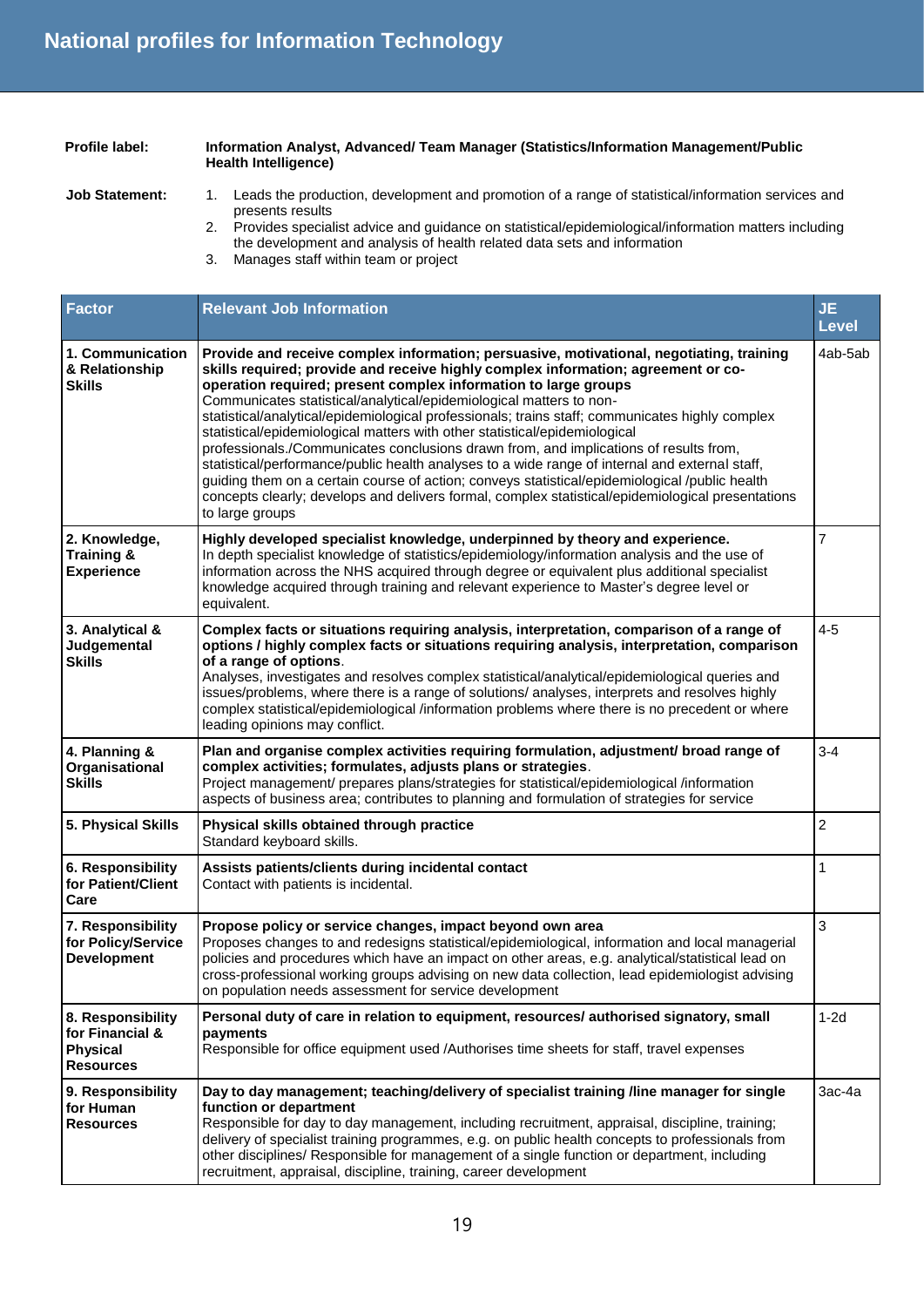| 10. Responsibility<br>for Information<br><b>Resources</b>  | Adapt, design information systems to meet the specifications of others; responsible for<br>the operation of one or more information systems for department/service, major job<br>responsibility<br>Responsible for introducing, adapting and improving a system to input, store and disseminate<br>information (e.g. via web) used in statistical/epidemiological analysis; responsible for running of<br>one or more information systems for collection of health related data sets | 4ab          |
|------------------------------------------------------------|--------------------------------------------------------------------------------------------------------------------------------------------------------------------------------------------------------------------------------------------------------------------------------------------------------------------------------------------------------------------------------------------------------------------------------------------------------------------------------------|--------------|
| 11. Responsibility<br>for Research &<br><b>Development</b> | Regularly undertakes R&D activity/ R&D activities as major job requirement<br>Regularly undertakes surveys, audits or research to support service development, eg audits of<br>surgical practice, audit of data quality; develops methodologies for the analysis and/or<br>interpretation of data                                                                                                                                                                                    | $2a-3$       |
| 12. Freedom to<br>Act                                      | <b>Broad occupational policies</b><br>Works to achieve agreed objectives and is given freedom to do this in own way working within<br>broad professional or organisational policies. Team manager or lead specialist.                                                                                                                                                                                                                                                                | 4            |
| 13. Physical Effort                                        | A combination of sitting, standing and walking with little requirement for physical effort.<br>Desk based, likely to attend meetings throughout the working week.                                                                                                                                                                                                                                                                                                                    | $\mathbf{1}$ |
| <b>14. Mental Effort</b>                                   | Frequent requirement for concentration, work pattern is unpredictable; occasional<br>prolonged concentration<br>Concentration required when analysing statistical information, writing reports interruptions to<br>answer customer queries; requirement to concentrate for long periods on complex data analysis                                                                                                                                                                     | 3a,b         |
| 15. Emotional<br><b>Effort</b>                             | Occasional exposure to distressing or emotional circumstances<br>Deals with staff performance and disciplinary issues.                                                                                                                                                                                                                                                                                                                                                               | 2a           |
| 16. Working<br><b>Conditions</b>                           | Exposure to unpleasant conditions is rare<br>Office conditions.                                                                                                                                                                                                                                                                                                                                                                                                                      | 1            |
| <b>JE Score/Band</b>                                       | JE Score 460* - 533                                                                                                                                                                                                                                                                                                                                                                                                                                                                  | Band 7*      |

**\* Generic job grade boundary provisions apply – see cover page note**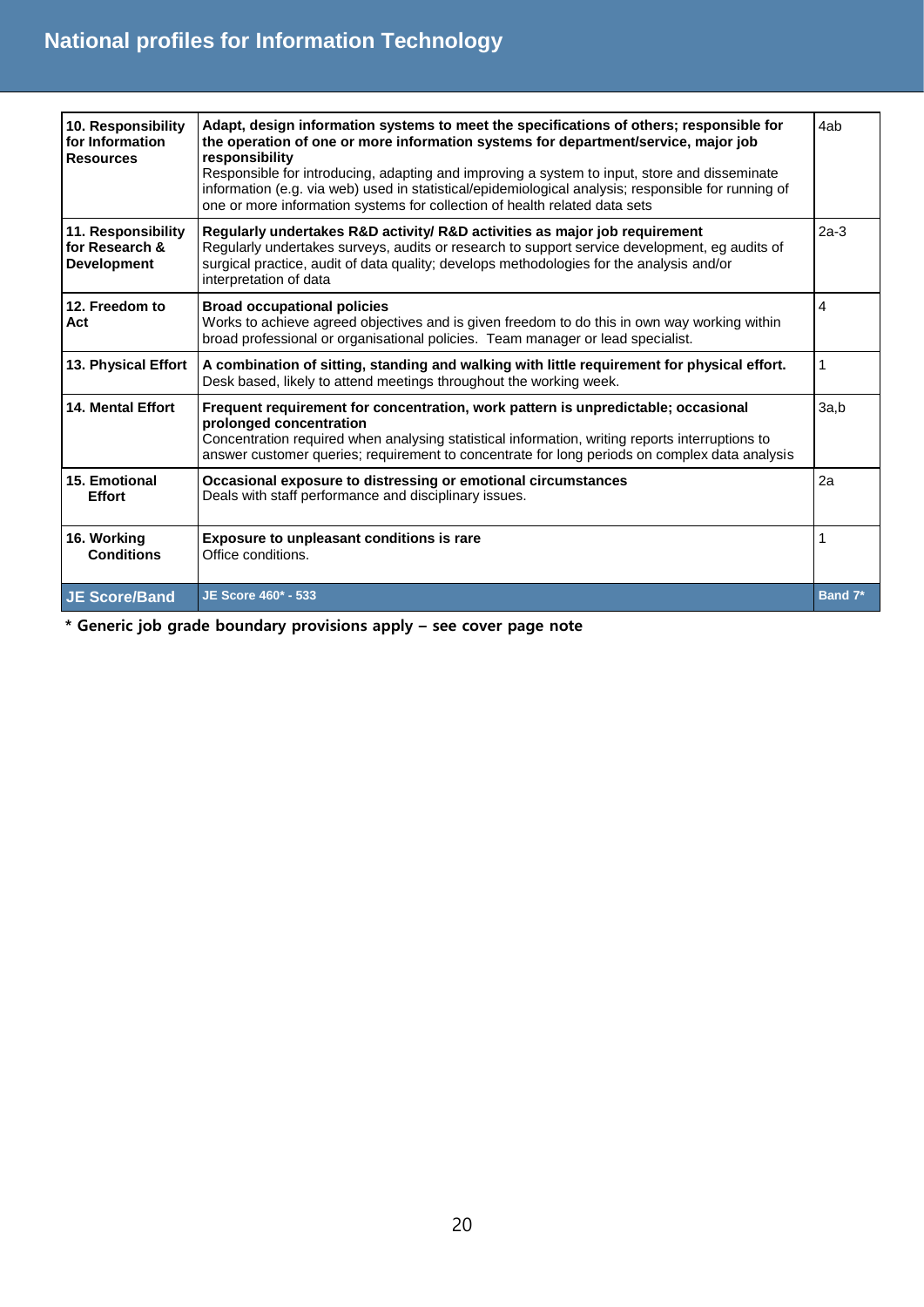#### **Profile label: IM&T Section Manager**

- **Job Statement:** 1. Responsible for the overall management and performance of an IM&T section or team
	- 2. Investigates complex enquiries providing assistance and advice as required
	- 3. Provides IM&T service advice to inform strategic business planning
	- 4. May be required to manage projects

| <b>Factor</b>                                                               | <b>Relevant Job Information</b>                                                                                                                                                                                                                           | <b>JE</b><br><b>Level</b> |
|-----------------------------------------------------------------------------|-----------------------------------------------------------------------------------------------------------------------------------------------------------------------------------------------------------------------------------------------------------|---------------------------|
| 1. Communication<br>& Relationship<br>Skills                                | Provide and receive complex, sensitive information;<br>Communicates complex IM&T and corporate issues to non-IM&T managers; negotiates with<br>external organisations over service issues. E.g suppliers, PCT.                                            | 4a                        |
| 2. Knowledge,<br><b>Training &amp;</b><br><b>Experience</b>                 | Specialist knowledge across range of procedures underpinned by theory<br>Knowledge and expertise across one or more specialised areas, acquired through degree level or<br>equivalent qualification/experience plus additional managerial knowledge.      | 6                         |
| 3. Analytical &<br>Judgemental<br><b>Skills</b>                             | Complex facts or situations requiring analysis, interpretation, comparison of a range of<br>options.<br>Analyses complex problems relating service issues; makes judgements regarding allocation of<br>resource for IM&T work                             | 4                         |
| 4. Planning &<br>Organisational<br><b>Skills</b>                            | Plan and organise broad range of complex activities; formulates, adjusts plans or<br>strategies<br>Plans projects which impact across the department & organisation, delivery of IM&T services for<br>own area; contributes to medium term IM&T strategy. | 4                         |
| 5. Physical Skills                                                          | Physical skills obtained through practice / developed physical skills; advanced keyboard<br>use.<br>Requires standard keyboard skills/manipulating complex data at speed.                                                                                 | $2-3a$                    |
| 6. Responsibility<br>for Patient/Client<br>Care                             | Assist patients / clients during incidental contacts<br>Incidental contact within the care environment                                                                                                                                                    | 1                         |
| 7. Responsibility<br>for Policy/Service<br><b>Development</b>               | Propose policy or service changes, impact beyond own area<br>Implements IM&T policies and procedures in own area; proposes changes to and redesigns local<br>IM&T policies and procedures, which have an impact in other areas.                           | 3                         |
| 8. Responsibility<br>for Financial &<br><b>Physical</b><br><b>Resources</b> | Budget holder for department / service<br>Budget holder for section, including IT procurement, equivalent to department or service                                                                                                                        | 4a                        |
| 9. Responsibility<br>for Human<br><b>Resources</b>                          | Line manager for single function or department Line manager for<br>IT staff                                                                                                                                                                               | 4a                        |
| 10. Responsibility<br>for Information<br><b>Resources</b>                   | Responsible for the operation of one or more information systems, major job<br>responsibility<br>Manages the operation of information system(s)                                                                                                           | 4b                        |
| 11. Responsibility<br>for Research &<br><b>Development</b>                  | Occasionally participate in equipment testing / Regularly undertake equipment testing,<br>adaptation.<br>Testing of IM&T systems proposed for use within the organisation, including applications and<br>hardware.                                        | $1-2c$                    |
| 12. Freedom to<br>Act                                                       | <b>Broad occupational policies</b><br>Works to achieve agreed objectives and is given freedom to do this in own way working within<br>broad professional policies; acts without reference to manager; lead specialist or departmental<br>manager          | 4                         |
| 13. Physical Effort                                                         | Combination of sitting, standing and walking<br>Light physical effort                                                                                                                                                                                     | $\mathbf{1}$              |
| 14. Mental Effort                                                           | Frequent concentration; work pattern unpredictable<br>Concentration required when analysing IM&T issues, interruptions to answer queries from staff,<br>customers                                                                                         | 3a                        |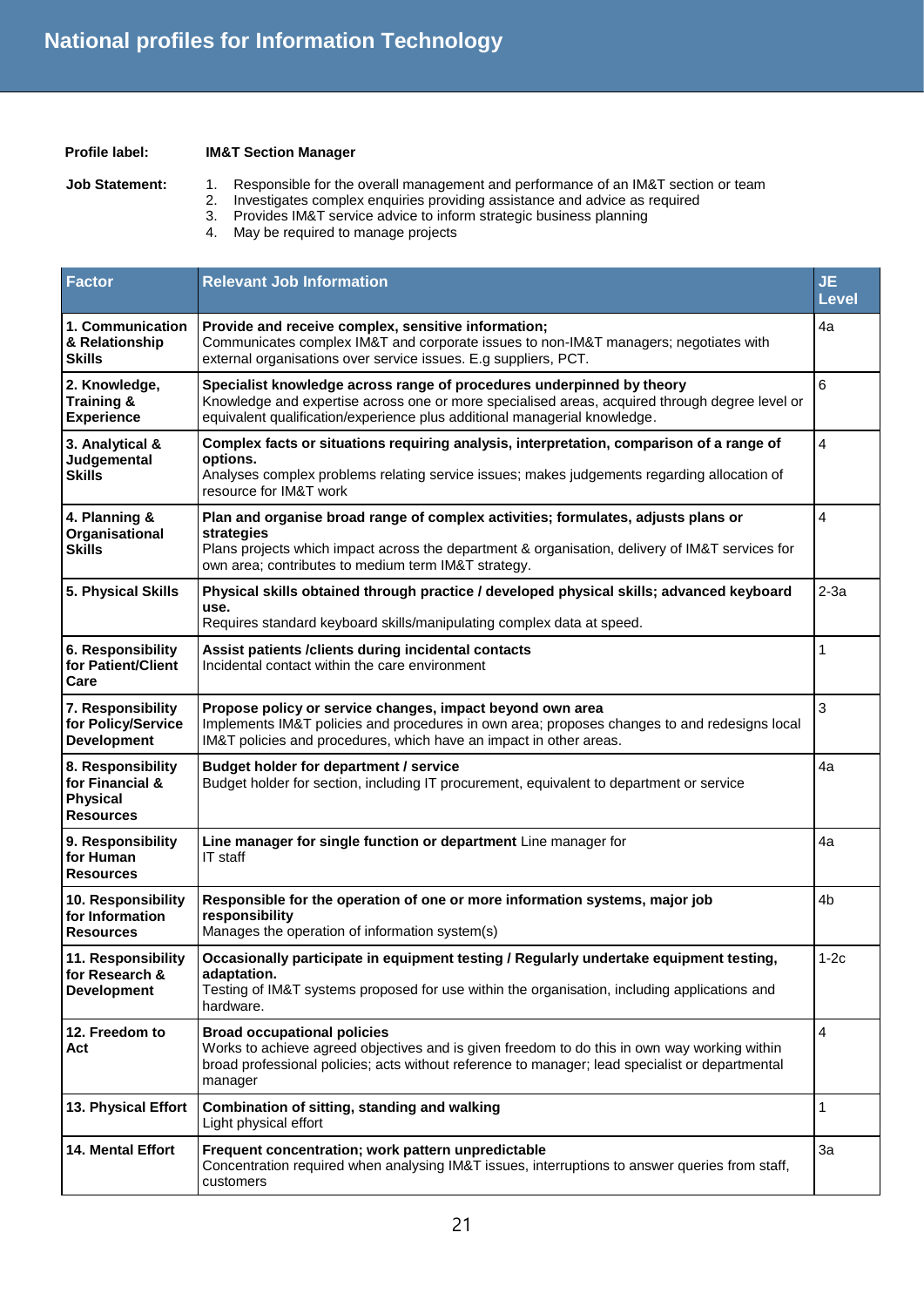| 15. Emotional<br><b>Effort</b>   | Occasional distressing or emotional circumstances<br>Deals with staff performance and disciplinary issues |               |
|----------------------------------|-----------------------------------------------------------------------------------------------------------|---------------|
| 16. Working<br><b>Conditions</b> | <b>Exposure to unpleasant conditions is rare</b><br>Office conditions                                     |               |
| <b>JE Score/Band</b>             | <b>JE Score 466 - 485</b>                                                                                 | <b>Band 7</b> |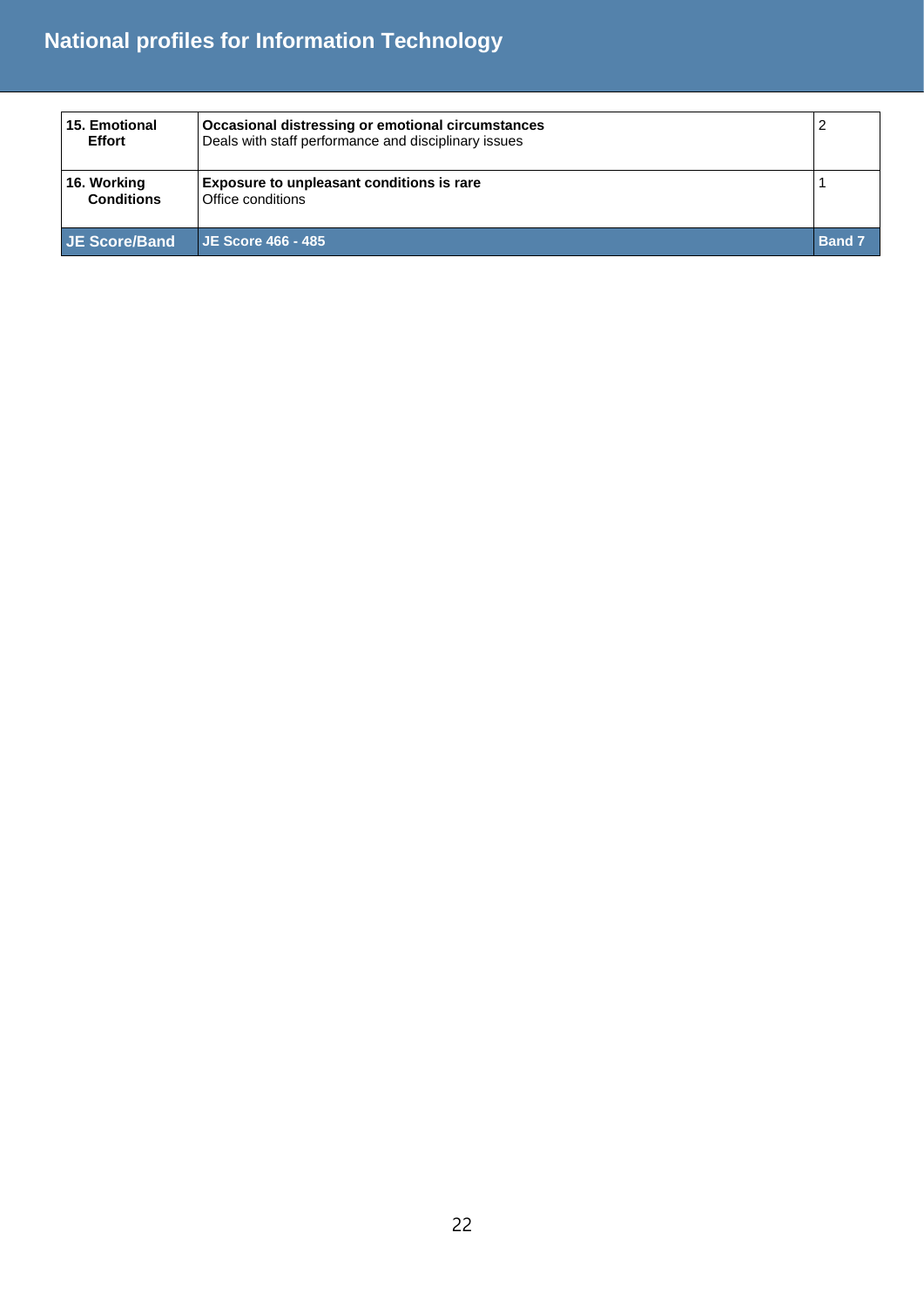### **Profile label: IM&T Analyst Advanced/Technical Engineer Specialist**

- **Job Statement:** 1. Provides specialist advice across a range of IM&T areas e.g. Wireless networks, LAN / WAN, systems, applications, information interpretation, data analysis, information reporting, information governance
	- 2. Investigates a range of specialist or complex IM&T issues
	- 3. Responsible for strategic planning within specialised areas<br>4. May analyse complex data and produce information reports
	- May analyse complex data and produce information reports or develop and deliver specialised training or design, develop, adapt complex software / web pages / information reports
	- 5. May manage an IM&T project or develop training programmes

| <b>Factor</b>                                                               | <b>Relevant Job Information</b>                                                                                                                                                                                                                                                                                                                                                                                                                                                                                                                 | <b>JE</b><br><b>Level</b> |
|-----------------------------------------------------------------------------|-------------------------------------------------------------------------------------------------------------------------------------------------------------------------------------------------------------------------------------------------------------------------------------------------------------------------------------------------------------------------------------------------------------------------------------------------------------------------------------------------------------------------------------------------|---------------------------|
| 1. Communication<br>& Relationship<br><b>Skills</b>                         | Provide and receive highly complex, sensitive or contentious information; agreement or<br>co-operation required; present complex, sensitive or contentious information to large<br>groups.<br>Communicates a range of IM&T issues which can be complex and multi-stranded. Negotiates<br>priorities on e.g. IT training, system design and development, reporting processes with non IM&T<br>managers; Trains or presents on complex IM&T issues.                                                                                               | 5ab                       |
| 2. Knowledge,<br><b>Training &amp;</b><br><b>Experience</b>                 | Specialist knowledge across range of procedures underpinned by theory<br>Specialist knowledge and expertise across one or more specialised areas, acquired through<br>degree level or equivalent qualification/experience plus additional specialist knowledge.                                                                                                                                                                                                                                                                                 | 6                         |
| 3. Analytical &<br>Judgemental<br><b>Skills</b>                             | Complex facts or situations requiring analysis, interpretation, comparison of a range of<br>options.<br>Analyses, investigates and resolves complex IM&T queries and issues/problems e.g. System<br>errors, breaches of security or confidentiality, user requirements which may require configuration<br>of software and hardware, unusual data trends, training requirements based on needs analysis.                                                                                                                                         | $\overline{4}$            |
| 4. Planning &<br>Organisational<br><b>Skills</b>                            | Plan and organise broad range of complex activities; formulates, adjusts plans or<br>strategies<br>Plans specialist projects which impact across clinical and non clinical areas. E.g. Planning<br>training delivery for a team of trainers or for a new system.                                                                                                                                                                                                                                                                                | $\overline{4}$            |
| 5. Physical Skills                                                          | Developed physical skills; advanced keyboard use; highly developed physical skills,<br>accuracy important; manipulation of fine tools, materials.<br>Inputting and manipulating data, information into computer databases, system; uses fine tools<br>when working on IM&T systems                                                                                                                                                                                                                                                              | 3ab                       |
| 6. Responsibility<br>for Patient/Client<br>Care                             | Assist patients / clients during incidental contacts<br>Incidental contact within the care environment                                                                                                                                                                                                                                                                                                                                                                                                                                          | $\mathbf{1}$              |
| 7. Responsibility<br>for Policy/Service<br><b>Development</b>               | Propose policy or service changes, impact beyond own area.<br>Implements IM&T policies for own area, proposes changes to e.g. new projects, legislative<br>changes, new reporting processes, new training programmes which have an impact on both<br>clinical and non clinical areas.                                                                                                                                                                                                                                                           | 3                         |
| 8. Responsibility<br>for Financial &<br><b>Physical</b><br><b>Resources</b> | Safe use of equipment other than equipment used personally; safe use of expensive<br>equipment /Responsible for the purchase of some physical assets or supplies; holds<br>delegated budget for a department, service; Installation and/or repair and maintenance of<br>physical assets<br>Responsible for the proper and safe use of IT equipment by users; responsible for expensive<br>IT equipment and software /Purchases software/hardware/services; holds budget for projects;<br>Installation, repair and maintenance of IM&T equipment | 2be-<br>3bde              |
| 9. Responsibility<br>for Human<br><b>Resources</b>                          | Day to day coordination of staff; provide training in own discipline/teach/deliver specialist<br>training<br>Allocates work; trains other IM&T staff/delivers training in own specialism to other staff and<br>organisations                                                                                                                                                                                                                                                                                                                    | 2ac-3c                    |
| 10. Responsibility<br>for Information<br><b>Resources</b>                   | Design and develop major information systems to meet specification of others<br>Responsible for the planning, development, review, update, upgrade and introduction of major<br>new IM&T systems to meet user requirements. e.g. Redevelopment of aspects of patient care<br>system, business systems, infrastructure, information systems.                                                                                                                                                                                                     | 5a                        |
| 11. Responsibility<br>for Research &<br><b>Development</b>                  | Regularly undertake equipment testing, adaptation.<br>Test or adapts IM&T systems including applications and hardware                                                                                                                                                                                                                                                                                                                                                                                                                           | 2c                        |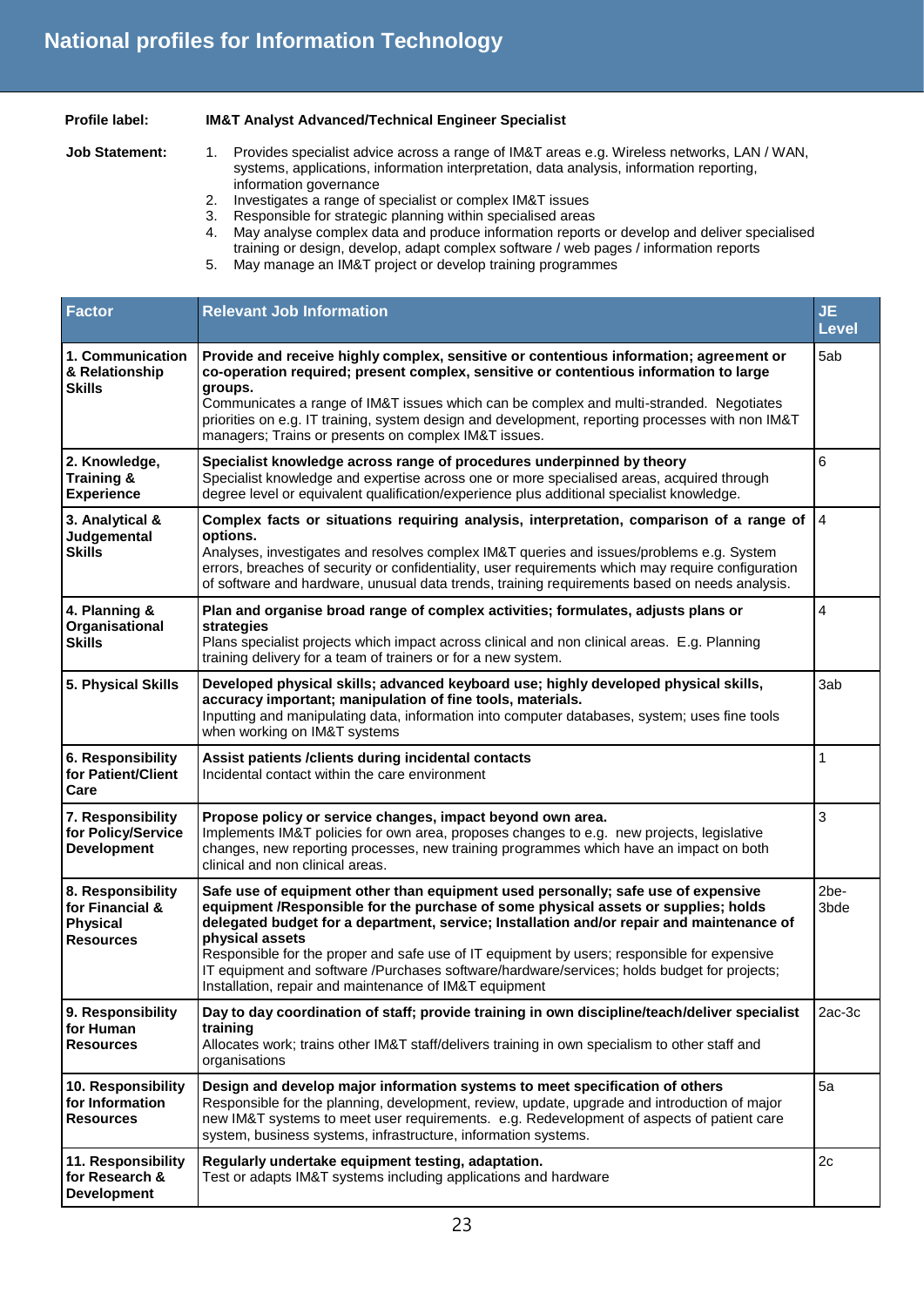| 12. Freedom to<br>Act            | <b>Broad occupational policies.</b><br>Works to achieve agreed objectives and has freedom to do this in own way, working within broad<br>professional policies; advises without reference to manager. Acts as a lead specialist in own<br>area.                                                                                                                                                         | 4             |
|----------------------------------|---------------------------------------------------------------------------------------------------------------------------------------------------------------------------------------------------------------------------------------------------------------------------------------------------------------------------------------------------------------------------------------------------------|---------------|
| 13. Physical Effort              | Combination of sitting, standing and walking; occasional moderate effort for several short<br>periods<br>Light physical effort/occasional requirement to carry, move equipment without aids e.g. fixing<br>printers, computers / Frequent requirement to carry / move equipment without aids.                                                                                                           | $1-2d$        |
| <b>14. Mental Effort</b>         | Frequent concentration, work pattern unpredictable; occasional prolonged concentration<br>Concentration required when checking information and when answering queries from staff,<br>customers; there may be interruptions to deal with for example computer failures / Requirement<br>to concentrate for long periods when analysing data, developing systems, findings 'bugs' in<br>computer systems. | 3ab           |
| 15. Emotional<br><b>Effort</b>   | <b>Exposure to distressing or emotional circumstances is rare</b><br>Rare exposure to emotional circumstances within the work place                                                                                                                                                                                                                                                                     |               |
| 16. Working<br><b>Conditions</b> | Occasional unpleasant conditions / Frequent unpleasant conditions<br>Direct exposure to dust, dirt, smell or noise when maintaining / installing equipment.                                                                                                                                                                                                                                             | 2a-3a         |
| <b>JE Score/Band</b>             | <b>JE Score 466 - 493</b>                                                                                                                                                                                                                                                                                                                                                                               | <b>Band 7</b> |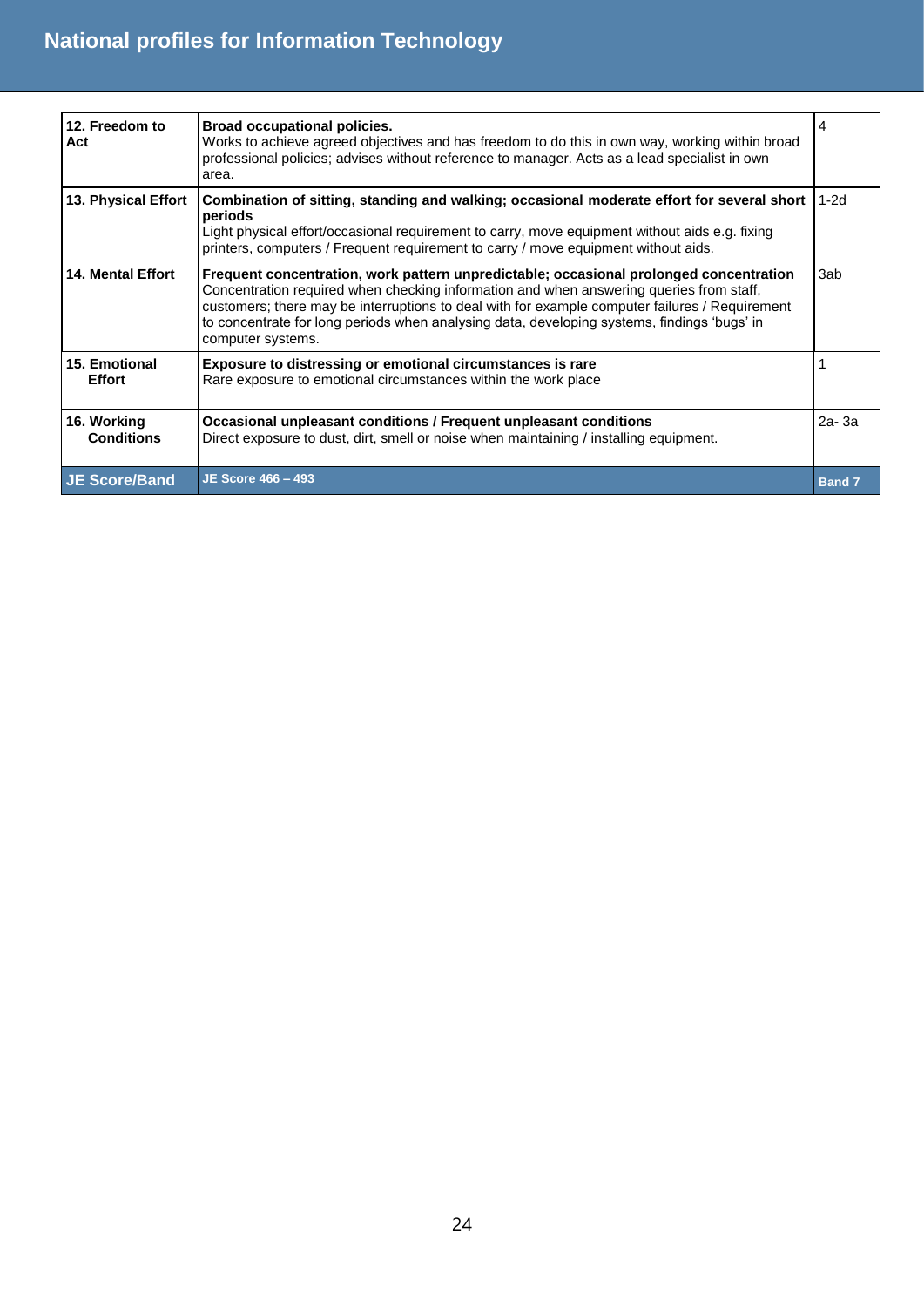**Profile label: Information Analyst Principal (Statistics/Information Management/Public Health Intelligence)** 

**Job Statement:** 1. Responsible for the production, development and promotion of a range of statistical/information services for discrete service(s)

2. Responsible for the formulation of long term plans and strategic direction within business area(s)

3. Provides expert advice and guidance on statistical/epidemiological/information matters including the development of health related data sets and information

4. Manages projects and/or staff

| <b>Factor</b>                                                               | <b>Relevant Job Information</b>                                                                                                                                                                                                                                                                                                                                                                                                                                                                                                                                                                                | <b>JE</b><br><b>Level</b> |
|-----------------------------------------------------------------------------|----------------------------------------------------------------------------------------------------------------------------------------------------------------------------------------------------------------------------------------------------------------------------------------------------------------------------------------------------------------------------------------------------------------------------------------------------------------------------------------------------------------------------------------------------------------------------------------------------------------|---------------------------|
| 1. Communication<br>& Relationship<br><b>Skills</b>                         | Provides and receives highly complex, sensitive or contentious information, agreement or<br>cooperation is required; presents complex, sensitive, or contentious information to a large<br>group of staff.<br>Communicates analytical/statistical/epidemiological results and issues to a wide range of internal<br>and external staff, guiding them on a certain course of action; conveys statistical concepts clearly;<br>develops and delivers formal, complex statistical presentations to large groups.                                                                                                  | 5ab                       |
| 2. Knowledge,<br><b>Training &amp;</b><br><b>Experience</b>                 | Highly developed specialist knowledge, underpinned by theory and experience.<br>In depth specialist knowledge of statistics/epidemiological /information analysis and the use of<br>information across the NHS acquired through degree or equivalent plus additional knowledge of<br>staff or project management acquired through training and relevant experience to Master's<br>degree level or equivalent.                                                                                                                                                                                                  | $\overline{7}$            |
| 3. Analytical &<br>Judgemental<br><b>Skills</b>                             | Judgements involving highly complex facts or situations, requiring the analysis,<br>interpretation and comparison of a range of options.<br>Experts in their field. Analyses, interprets and resolves highly complex statistical/epidemiological<br>/information problems where there is no precedent and where other leading opinions may conflict.                                                                                                                                                                                                                                                           | 5                         |
| 4. Planning &<br>Organisational<br><b>Skills</b>                            | Plan and organise broad range of complex activities; formulates, adjusts plans or<br>strategies/Formulate long-term, strategic plans, involving uncertainty, may impact across<br>the whole organisation<br>Plans project, prepares plans, strategies for statistical/epidemiological/information aspects of<br>business area; contributes to planning and formulation of strategies for service/ responsible for<br>creating and amending long term plans and strategies which cross the whole organisation                                                                                                   | $4 - 5$                   |
| 5. Physical Skills                                                          | Physical skills obtained through practice<br>Standard keyboard skills                                                                                                                                                                                                                                                                                                                                                                                                                                                                                                                                          | $\overline{c}$            |
| 6. Responsibility<br>for Patient/Client<br>Care                             | Assists patients/clients during incidental contact<br>Contact with patients is incidental                                                                                                                                                                                                                                                                                                                                                                                                                                                                                                                      | 1                         |
| 7. Responsibility<br>for Policy/Service<br><b>Development</b>               | Propose policy or service changes, impact beyond own area/responsible for policy<br>implementation and development for a service<br>Proposes changes to and redesigns statistical, information and local managerial policies and<br>procedures which have an impact on other areas, e.g. analytical/statistical lead on cross-<br>professional working groups advising on new data collection, epidemiological lead advising on<br>population needs assessment for service developments/develops changes to policy, leads<br>service redesign across the organisation for, e.g. new ways of measuring waiting  | $3 - 4$                   |
| 8. Responsibility<br>for Financial &<br><b>Physical</b><br><b>Resources</b> | Authorised signatory for cash/financial payments; monitors or contributes to the drawing<br>up of department/service budgets or financial initiatives; holds a delegated budget from a<br>budget for a department/service / Budget holder for a department/service; responsible for<br>budget setting for a department/service.<br>Authorised signatory for cash payments; monitors budget for own section or project; contributes<br>to formulation of section or project budgets; commissions information projects/ Departmental<br>budget holder, responsible for setting and monitoring department budget. | 3acd-<br>4ab              |
| 9. Responsibility<br>for Human<br><b>Resources</b>                          | Day to day management; Teach/deliver specialist training /Line manager for single<br>function or department<br>Responsible for day to day management, including recruitment, appraisal, discipline, training;<br>delivery of specialist training programmes, e.g. on public health concepts to professionals from<br>other disciplines / Responsible for line management of a single function or department, including<br>recruitment, performance, training, career development                                                                                                                               | 3ac-4a                    |
| 10. Responsibility<br>for Information<br><b>Resources</b>                   | Adapt, design information systems to meet the specifications of others; Responsible for<br>the operation of one or more information systems at department/service level where this is<br>the major job responsibility /Design and develop major information systems to meet                                                                                                                                                                                                                                                                                                                                    | 4ab-5a                    |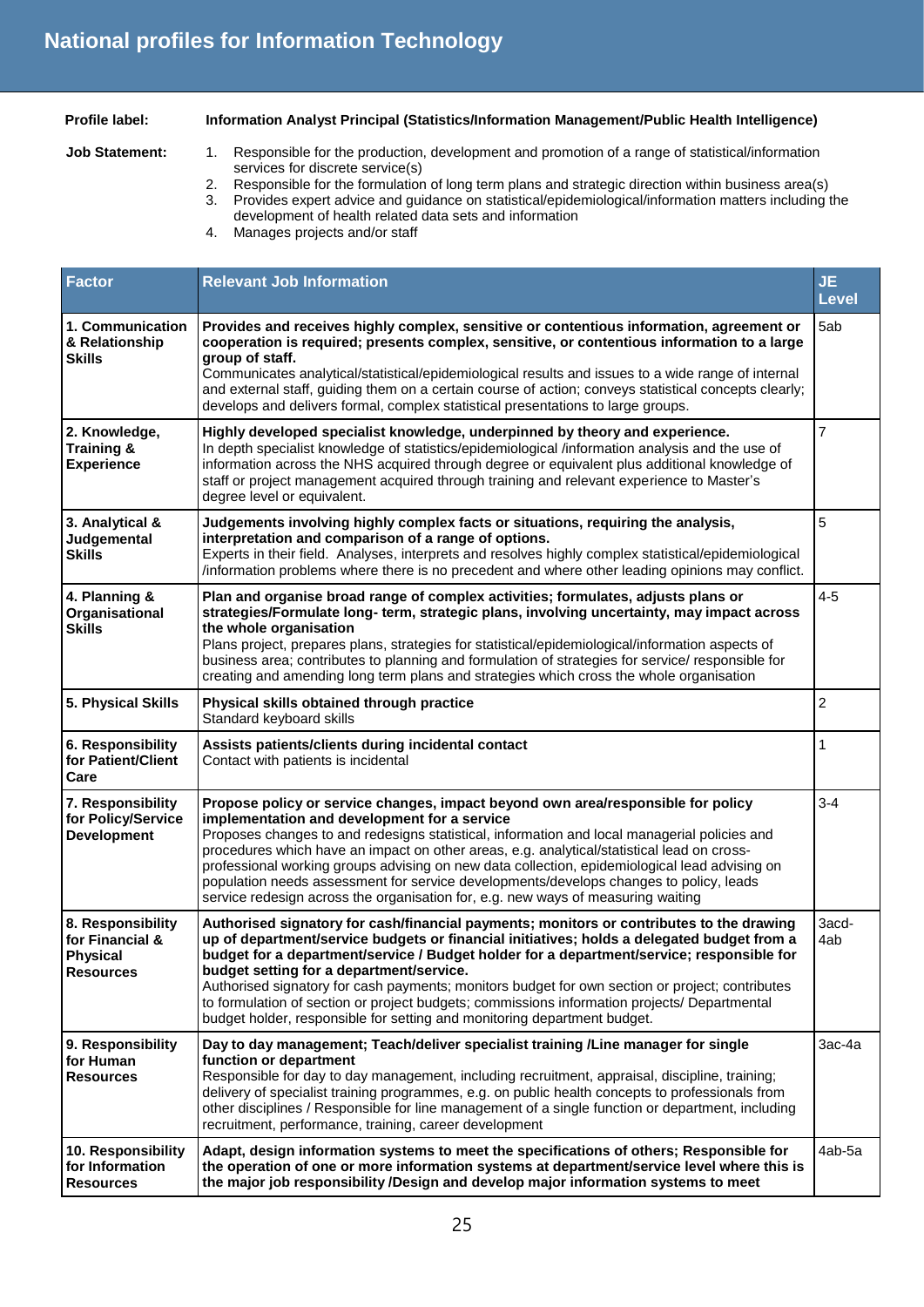|                                                            | specifications of others<br>Responsible for introducing, adapting and improving a system to input, store and disseminate<br>information (e.g. via web) used in statistical/epidemiological analysis; Responsible for running of<br>one or more information systems for business area / Responsible for designing, developing and<br>selecting information system specifications and databases e.g. for hospital episode statistics,<br>geographical information |                        |
|------------------------------------------------------------|-----------------------------------------------------------------------------------------------------------------------------------------------------------------------------------------------------------------------------------------------------------------------------------------------------------------------------------------------------------------------------------------------------------------------------------------------------------------|------------------------|
| 11. Responsibility<br>for Research &<br><b>Development</b> | Regularly undertakes surveys and audits; Regularly undertakes clinical trials / Carries out<br>research or development work as part of one or more formal research programmes.<br>Regularly undertakes surveys, audits or research to support service development, eg audits of<br>surgical practice, audits of data quality / Develops new methodologies for the analysis and/or<br>interpretation of data.                                                    | $2ab-3$                |
| 12. Freedom to<br>Act                                      | General policies, needs to establish interpretation.<br>Ongoing requirement to act with minimum guidelines, setting standards for others, establishing<br>how professional and administrative policies should be interpreted and implemented.                                                                                                                                                                                                                   | 5                      |
| 13. Physical Effort                                        | A combination of sitting, standing and walking with little requirement for physical effort.<br>May use a computer for large part of the working day; likely to attend meetings throughout the<br>working week.                                                                                                                                                                                                                                                  | 1                      |
| <b>14. Mental Effort</b>                                   | Frequent requirement for concentration, work pattern is unpredictable; occasional<br>prolonged concentration<br>Concentration required when analysing statistical information, writing reports, interruptions to<br>answer customer queries; requirement to concentrate for long periods on complex data analysis                                                                                                                                               | 3a,b                   |
| 15. Emotional<br><b>Effort</b>                             | Occasional exposure to distressing or emotional circumstances<br>Deals with staff performance and disciplinary issues, project performance issues                                                                                                                                                                                                                                                                                                               | 2a                     |
| 16. Working<br><b>Conditions</b>                           | Exposure to unpleasant conditions is rare<br>Office conditions.                                                                                                                                                                                                                                                                                                                                                                                                 |                        |
| <b>JE Score/Band</b>                                       | JE Score 535* - 605                                                                                                                                                                                                                                                                                                                                                                                                                                             | <b>Band</b><br>$8a*8b$ |

**\*Generic job grade boundary provisions apply – see cover page note**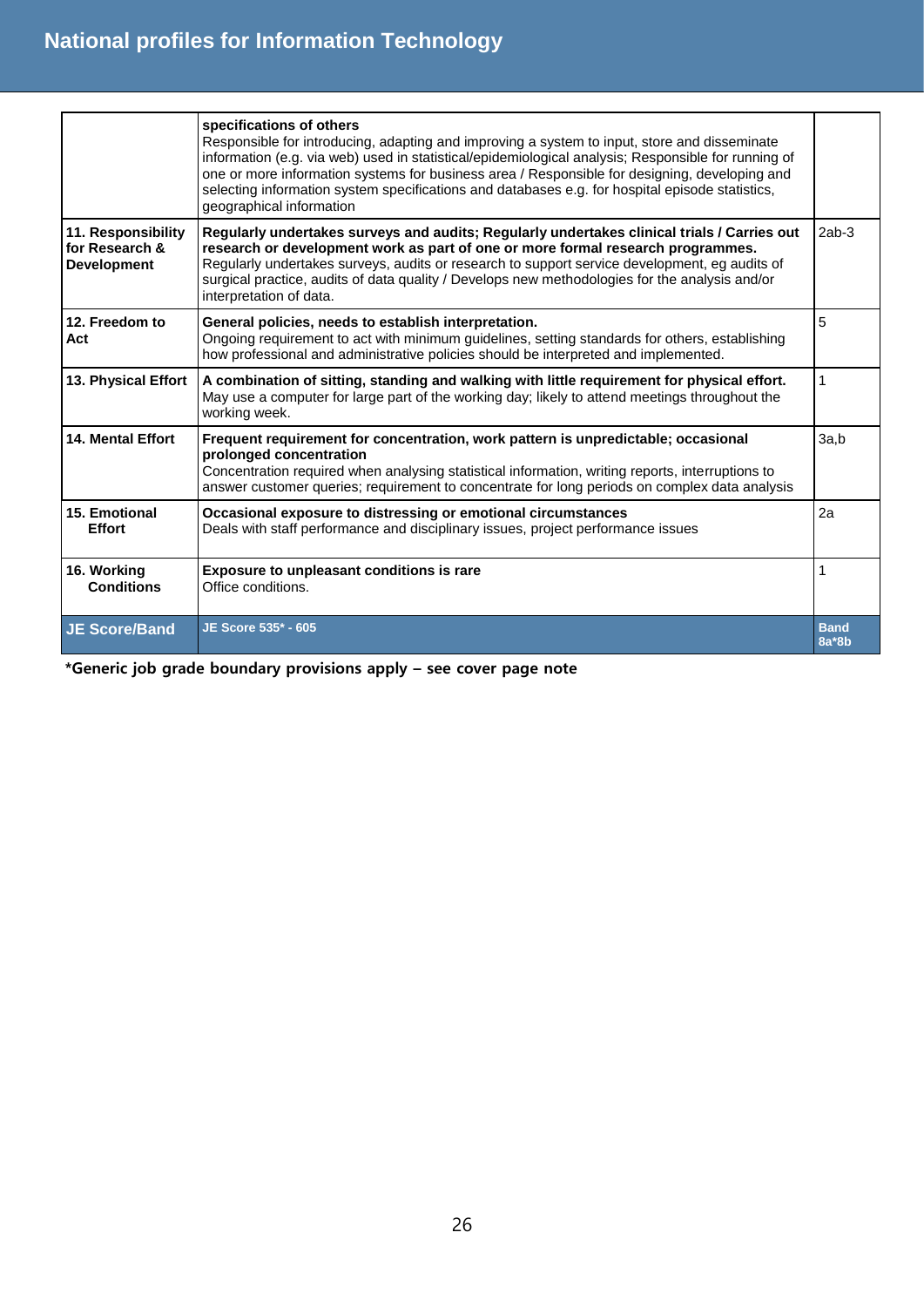#### **Profile label: IM&T Consultant**

#### **Job Statement:** 1. Provides expert advice across a range of IM&T areas e.g Wireless networks, LAN / WAN, systems, **a**pplications, information interpretation, data analysis, information reporting, information governance 2. Investigates a range of highly complex IM&T issues

- 3. Responsible for strategic planning across a range of specialised areas
- 4. May analyse highly complex data and present reports or develop and deliver specialised training or design, develop, adapt highly complex software / web pages / information reports
- 5. May manage IM&T projects / programmes or develop complex training programmes

| <b>Factor</b>                                                               | <b>Relevant Job Information</b>                                                                                                                                                                                                                                                                                                                                                                                                                                            | <b>JE</b><br><b>Level</b> |
|-----------------------------------------------------------------------------|----------------------------------------------------------------------------------------------------------------------------------------------------------------------------------------------------------------------------------------------------------------------------------------------------------------------------------------------------------------------------------------------------------------------------------------------------------------------------|---------------------------|
| 1. Communication<br>& Relationship<br><b>Skills</b>                         | Provide and receive highly complex, sensitive or contentious information; agreement or co-<br>operation required; present complex, sensitive or contentious information to large groups.<br>Negotiates priorities on IT and clinical developments with non IM&T managers;<br>Communicates / trains / presents a range of IM&T issues which can be complex and multistranded                                                                                                | 5ab                       |
| 2. Knowledge,<br>Training &<br><b>Experience</b>                            | Highly developed specialist knowledge, underpinned by theory and experience<br>In-depth knowledge of IM&T systems and procedures acquired through a combination of specialist<br>training and relevant study to Master's degree or equivalent level                                                                                                                                                                                                                        | $\overline{7}$            |
| 3. Analytical &<br>Judgemental<br><b>Skills</b>                             | Highly complex facts or situations requiring analysis, interpretation, comparison of a range<br>of options<br>Makes judgements on multi-stranded or complex IM&T problems which may have no precedent or<br>where there are conflicting opinions. Expert in the field.                                                                                                                                                                                                     | 5                         |
| 4. Planning &<br>Organisational<br><b>Skills</b>                            | Plan and organise broad range of complex activities; formulates, adjusts plans or strategies<br>/ Formulate long-term, strategic plans, involving uncertainty, may impact across the whole<br>organisation.<br>Plans projects which impact across clinical and non clinical areas; e.g. Delivery of new systems,<br>new technical infrastructure or information systems. / Formulates strategies for the IM&T service.                                                     | $4 - 5$                   |
| 5. Physical Skills                                                          | Developed physical skills; advanced keyboard use; highly developed physical skills,<br>accuracy important; manipulation of fine tools, materials.<br>Inputting and manipulating data, information into computer databases, system; uses fine tools<br>when working on IM&T systems                                                                                                                                                                                         | 3ab                       |
| 6. Responsibility<br>for Patient/Client<br>Care                             | Assist patients / clients during incidental contacts<br>Incidental contact within the care environment                                                                                                                                                                                                                                                                                                                                                                     | 1                         |
| 7. Responsibility<br>for Policy/Service<br><b>Development</b>               | Propose policy or service changes, impact beyond own area / Responsible for policy<br>implementation and development for a service<br>Implements IM&T policies for own area, proposes changes to e.g. new projects, legislative<br>changes, new reporting processes, new training programmes which have an impact on both clinical<br>and non clinical areas / Develops changes to IM&T policy e.g. Security policy which affects the<br>whole organisation.               | $3 - 4$                   |
| 8. Responsibility<br>for Financial &<br><b>Physical</b><br><b>Resources</b> | Authorised signatory; responsible for the purchase of some physical assets and supplies;<br>installation and/or repair and maintenance of physical assets<br>Signs off, e.g. overtime expenses; authorises purchase of IM&T equipment; responsible for the<br>installation or repair and maintenance of IM&T equipment                                                                                                                                                     | 3abe                      |
| 9. Responsibility<br>for Human<br><b>Resources</b>                          | Day to day coordination/Management of staff; teach/deliver specialist training<br>Allocates work to/manages staff; delivers training on a range of specialist IM&T subjects                                                                                                                                                                                                                                                                                                | $2a-$<br>3ac              |
| 10. Responsibility<br>for Information<br><b>Resources</b>                   | Design and develop major information systems to meet specification of others/ Responsible<br>for the management and development of information systems across an organisation.<br>Responsible for the planning, development, review, update, upgrade and introduction of major new<br>IM&T systems to meet user requirements e.g. Redevelopment of aspects of patient care system,<br>business systems, infrastructure, information systems. / across the organisation(s). | $5a-6$                    |
| 11. Responsibility<br>for Research &<br><b>Development</b>                  | Regularly undertake equipment testing, adaptation.<br>Test or adapts IM&T systems including applications and hardware                                                                                                                                                                                                                                                                                                                                                      | 2c                        |
| 12. Freedom to<br>Act                                                       | General policies, need to establish interpretation<br>Interprets technical / professional / administrative IM&T policies, advising the organisation how<br>these should be interpreted. Ongoing requirement to act with minimum guidelines setting                                                                                                                                                                                                                         | 5                         |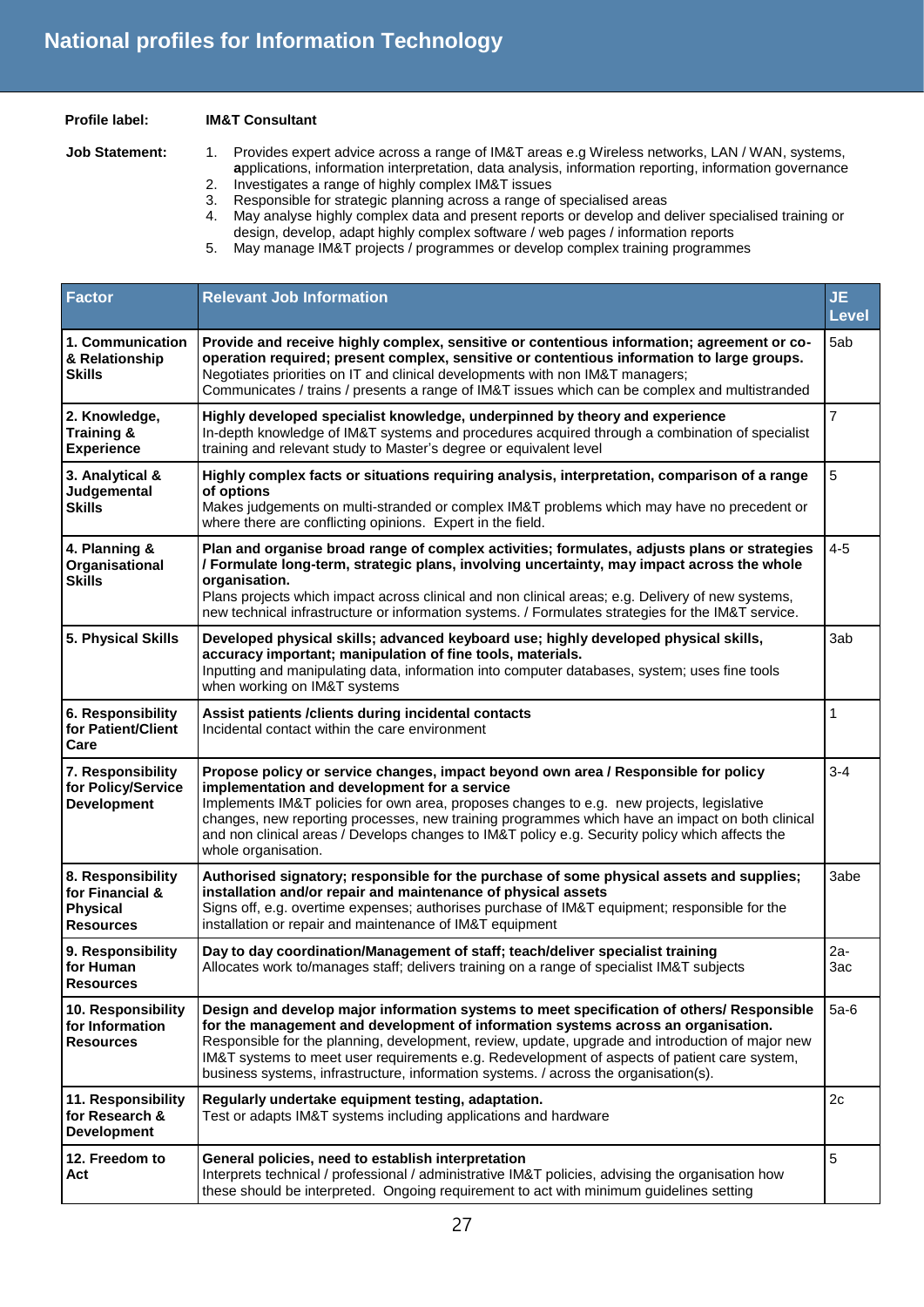|                                  | standards for others.                                                                                                                                                                                                                                                                                                                                                                                         |                        |
|----------------------------------|---------------------------------------------------------------------------------------------------------------------------------------------------------------------------------------------------------------------------------------------------------------------------------------------------------------------------------------------------------------------------------------------------------------|------------------------|
| 13. Physical Effort              | Combination of sitting, standing and walking/Occasional moderate effort for several short<br>periods<br>Light physical effort/occasional requirement to carry, move equipment without aids e.g. fixing<br>printers, computers / Frequent requirement to carry / move equipment without aids.                                                                                                                  | $1-2d$                 |
| <b>14. Mental Effort</b>         | Frequent requirement for concentration, work pattern unpredictable; occasional prolonged<br>concentration/occasional intense concentration<br>Concentration for report writing; interruptions to deal with, for example, system<br>breakdowns; extended concentration required for complex problem solving/ Concentration required<br>for diagnosing complex problems in dynamically changing IM&T situations | 3ab-<br>4 <sub>b</sub> |
| 15. Emotional<br><b>Effort</b>   | Exposure to distressing or emotional circumstances is rare/occasional<br>Little exposure to distressing circumstances/dealing with staffing issues                                                                                                                                                                                                                                                            | $1-2a$                 |
| 16. Working<br><b>Conditions</b> | Occasional unpleasant conditions / Frequent unpleasant conditions<br>Exposure to dust, dirt, smell or noise when maintaining / installing equipment.                                                                                                                                                                                                                                                          | $2a-3a$                |
| <b>JE Score/Band</b>             | JE Score 546 - 617                                                                                                                                                                                                                                                                                                                                                                                            | <b>Band</b><br>$8a-b$  |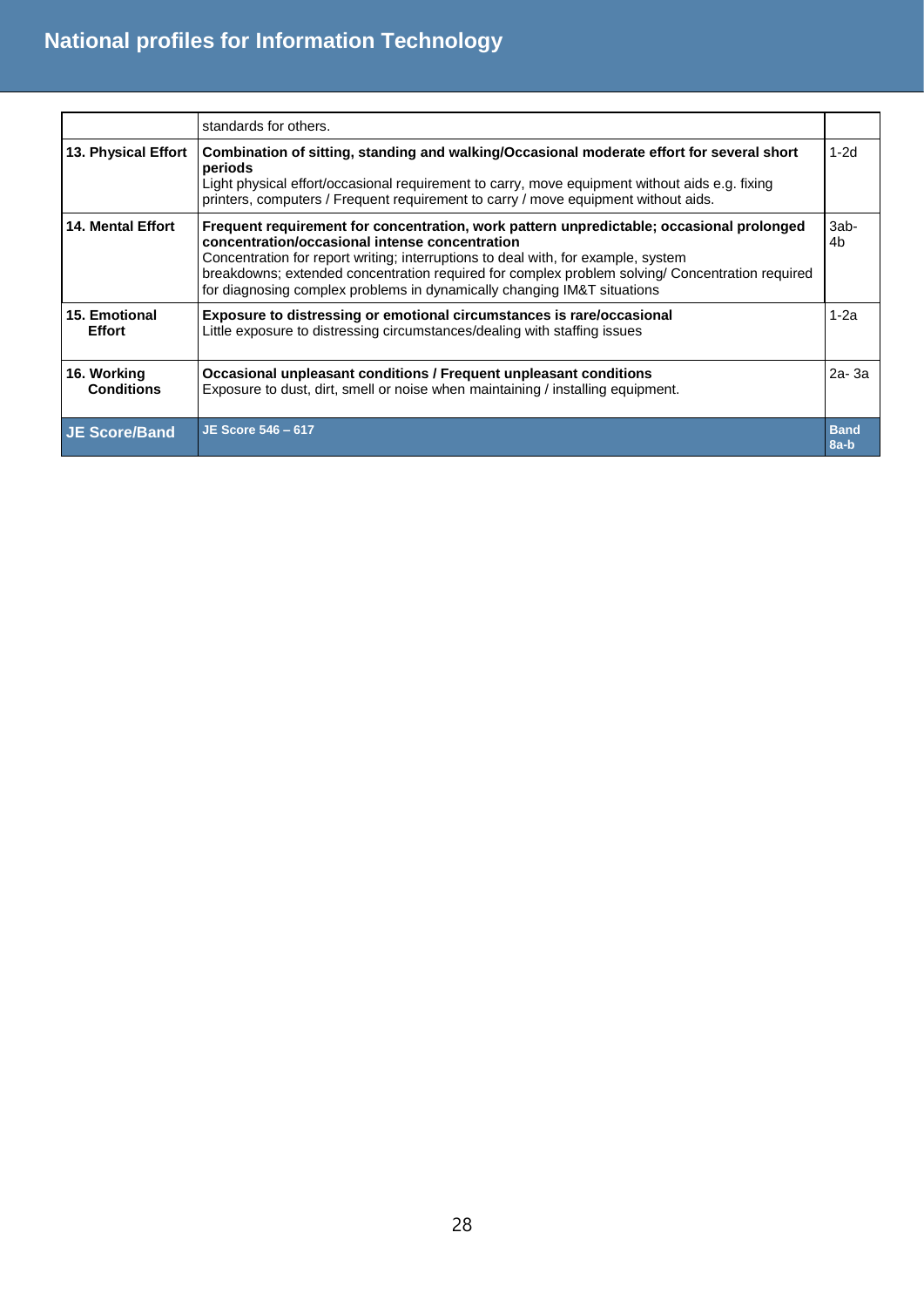### **Profile label: IM&T Service Manager**

- **Job Statement:** 1. Responsible for the management and performance of an IM&T service or major project
	- 2. May lead on corporate reporting
	- 3. Develop IM&T policy
	- 4. Undertakes/leads on strategic planning for IM&T service

| <b>Factor</b>                                                               | <b>Relevant Job Information</b>                                                                                                                                                                                                                                                                                                                                                                                                                    | <b>JE</b><br><b>Level</b> |
|-----------------------------------------------------------------------------|----------------------------------------------------------------------------------------------------------------------------------------------------------------------------------------------------------------------------------------------------------------------------------------------------------------------------------------------------------------------------------------------------------------------------------------------------|---------------------------|
| 1. Communication<br>& Relationship<br><b>Skills</b>                         | Provide and receive highly complex, sensitive or contentious information; agreement or co-<br>operation required; present complex, sensitive or contentious information to large groups.<br>Communicates IM&T service issues to a wide range of internal and external staff, guiding them to a<br>certain course of action; conveys IM&T concepts clearly; develops and delivers formal, complex<br>IM&T presentations to large groups.            | 5ab                       |
| 2. Knowledge,<br><b>Training &amp;</b><br><b>Experience</b>                 | Highly developed specialist knowledge, underpinned by theory and experience<br>In depth specialist knowledge of IM&T procedures acquired through degree or equivalent level plus<br>knowledge, experience & expertise in IM&T management & staff management to Master's level or<br>equivalent.                                                                                                                                                    | 7                         |
| 3. Analytical &<br>Judgemental<br><b>Skills</b>                             | Highly complex facts or situations requiring analysis, interpretation, comparison of a range<br>of options<br>Experts in their field. Analyses, interprets and resolves highly complex IM&T problems where there<br>is no precedent and where other leading opinions may conflict.                                                                                                                                                                 | 5                         |
| 4. Planning &<br>Organisational<br><b>Skills</b>                            | Plan and organise broad range of complex activities; formulates, adjusts plans or strategies<br>/ Formulate long-term, strategic plans, involving uncertainty, may impact across the whole<br>organisation.<br>Prepares plans for IM&T aspects of service provision; contributes to medium term IM&T<br>strategy/Develops and takes the lead in advising on long-term strategic IM&T/business planning for<br>the whole organisation.              | $4 - 5$                   |
| 5. Physical Skills                                                          | Physical skills obtained through practice / developed physical skills; advanced keyboard<br>use.<br>Requires standard keyboard skills/manipulating complex data at speed.                                                                                                                                                                                                                                                                          | $2-3a$                    |
| 6. Responsibility<br>for Patient/Client<br>Care                             | Assist patients / clients during incidental contacts<br>e.g. Incidental contact within the care environment                                                                                                                                                                                                                                                                                                                                        | 1                         |
| 7. Responsibility<br>for Policy/Service<br><b>Development</b>               | Responsible for policy implementation and development for more than one area of activity /<br>Responsible for policy implementation and development for directorate or equivalent<br>Responsible for developing policy and procedures in a particular area of M&T services, which will<br>impact across the whole organisation / develops IM&T policies and practices for and across<br>organisations, implements national policies and practices. | $4 - 5$                   |
| 8. Responsibility<br>for Financial &<br><b>Physical</b><br><b>Resources</b> | Budget holder for department / service; budget setting for department / service /<br>Responsible for budget for several services; responsible for budget setting for several<br>services.<br>Develops and monitors budgets for a department; service or programme /develops and manages<br>more than one IM&T budget; develops and monitors budgets on major IM&T projects                                                                         | 4ab-<br>5ab               |
| 9. Responsibility<br>for Human<br><b>Resources</b>                          | Day to day management/Line manager for single function or department / Line manager for<br>several/multiple departments<br>Day to day/line management for a service or department/several departments.                                                                                                                                                                                                                                             | 3а-5а                     |
| 10. Responsibility<br>for Information<br><b>Resources</b>                   | Responsible for the operation of one or more information systems for several services,<br>major job responsibility/Manage, develop information, systems across the organisation,<br>major job responsibility<br>Manages/ develops an information system(s) or equivalent, e.g Patient Administration System,<br>email                                                                                                                              | $5b-6$                    |
| 11. Responsibility<br>for Research &<br><b>Development</b>                  | Undertake surveys or audits, as necessary to own work / Regularly undertake R & D activity<br>Undertakes surveys or audits for own work/designs and conducts complex audits designed to<br>improve IM&T services. Testing of IM&T systems proposed for use within the organisation,<br>including applications & hardware.                                                                                                                          | $1-2a$                    |
| 12. Freedom to<br>Act                                                       | Broad occupational policies / General policies, need to establish interpretation<br>Works to achieve agreed objectives and is given freedom to do this in own way working within<br>broad professional policies; acts without reference to manager; acts as a lead specialist in that area                                                                                                                                                         | $4 - 5$                   |